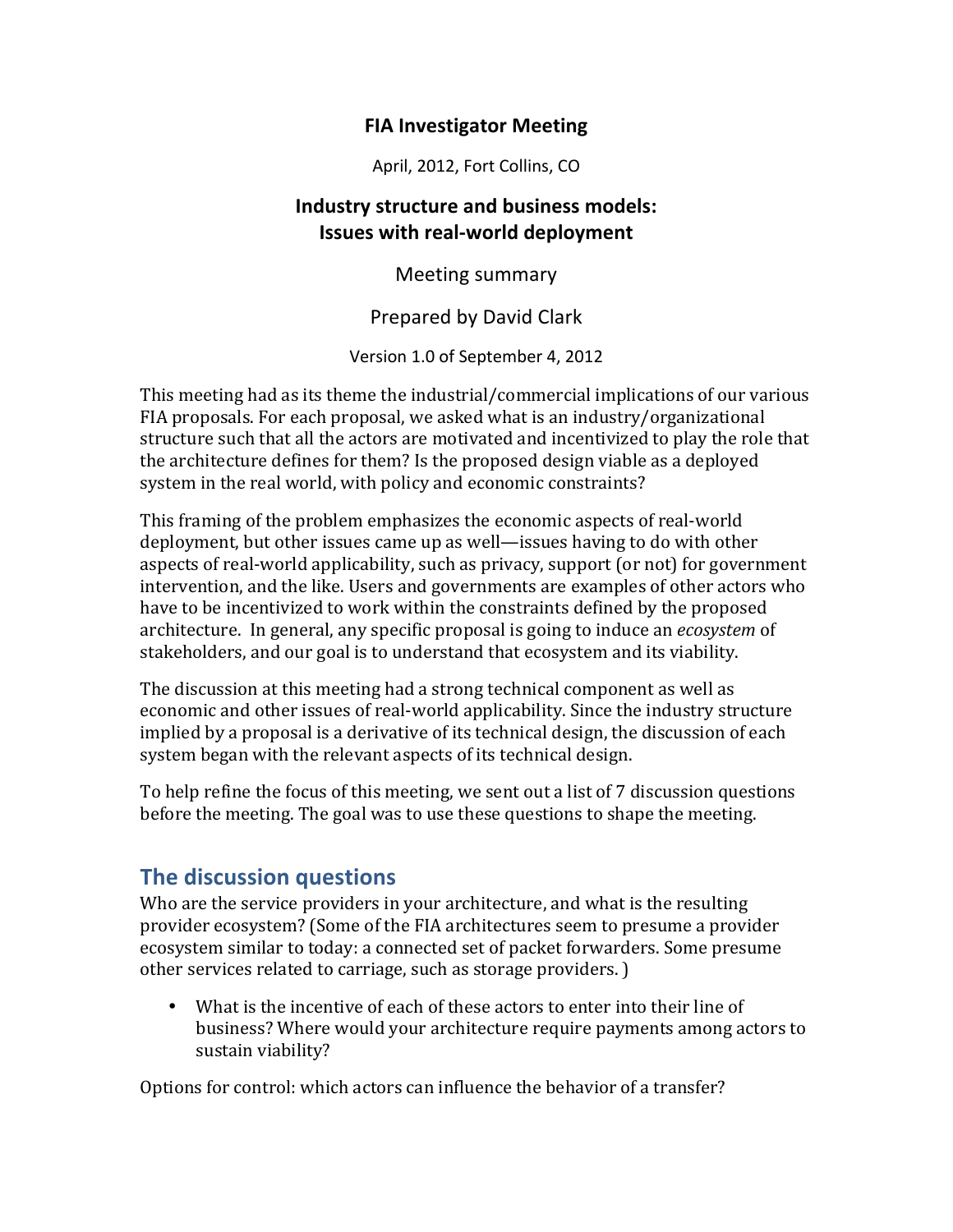- Does your architecture provide user control over aspects of service selection: routes, service qualities, or providers of support service (e.g. like DNS in today's Internet)?
- To what extent does your architecture support or resist the goals of those who wish to control access to classes of information (e.g. governments, rights-holders). How does this position influence the balance of power in your network, and its viability? Which actors have the ability (or perhaps the *easy* ability) to block communication among willing end-points?
- IP addresses accidentally turned out to be scarce resources, for no good reason. What features of your architecture might turn out to be "scarce" resources" or resources over which some potentially powerful actor could exercise control?
- Do you have hierarchies with single points of control at the root? Is there information you share with partners that has to be signed by a trusted third party?
- Are there policies that you have explicitly embedded in your design?

What is the range of services that the system provides to the higher layers?

- Compared to today's Internet, would you expect the same sort of commercial entities at the higher layers?
- For example, (especially in the context of those architectures that emphasize information retrieval), would you imagine that there would be CDNs operating on top of your architecture?
- Does your architecture provide an API that defines the service interface of your system?

## Interfaces among providers

- What types of information is expected to be exchanged between providers? This goes beyond packet forwarding to include:
	- $\circ$  Routing information
	- $\circ$  Naming information (e.g. DNS zone transfers)
- An interconnection agreement between providers in today's Internet may have Service Level Requirements, or specify aspects of routing policies (cold potato, hot potato). What would you expect to find in inter-provider agreements in your architecture?
- To what extent do services provided to higher levels (see above) require negotiation or cooperation among the various actors that make up the overall network?
- What mechanisms does your architecture provide for negotiation among service providers?
- What range-of-functions are supported by the protocols and mechanisms that hook them together?
- Operators are sometimes worried about all getting together to solve operational issues. It is hard to do and looks like anti-trust. What are the "top five" aspects of your architecture that require operational coordination?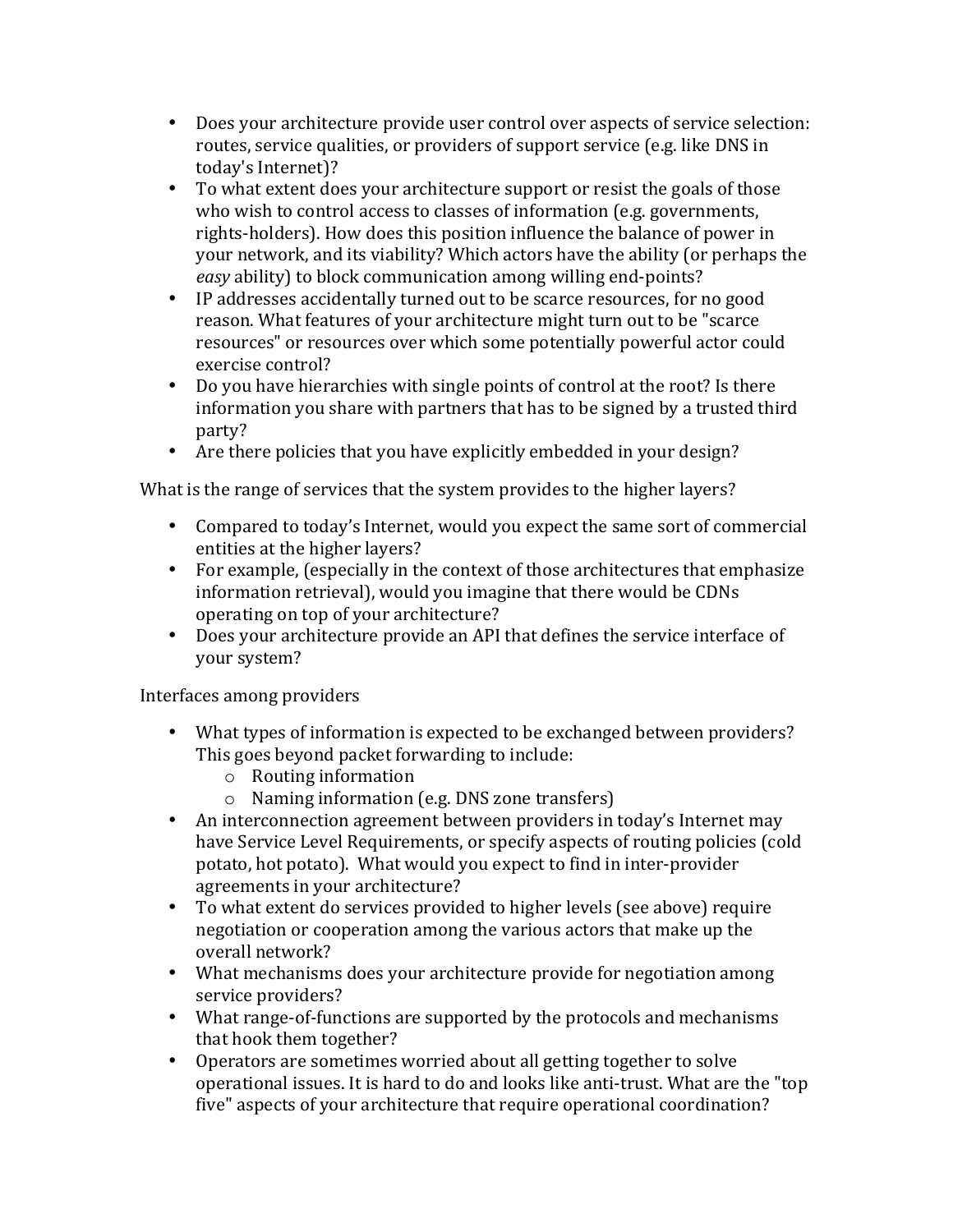Market forces and regulation

- To what extent does your proposal facilitate or limit the use of competition as a discipline on the market?
- If regulation were proposed to require some sort of non-discriminatory access or "network neutrality", what might that mean in your design? Where might forms of discriminatory service emerge?

### Evolvability

- How does your architecture allow innovation and the migration to new mechanisms?
- Which sorts of evolution seem to require global coordination, like the migration to IPv6 today?

Trust, isolation and availability

- What sorts of trust assumptions does your design make about the various actors that make up the ecosystem?
- Does your architecture provide means for instrumentation or datagathering? What sorts of data? Internal structure of the network, usage, routes, outages, etc?
- To what extent does your architecture include tools to detect that actors are not functioning properly? Which actors have access to these tools?
- How do your options for control allow different actors to respond to actors that are not trustworthy or mis-functioning?
- Availability often implies "extra" or "diverse" resources. Does your architecture depend on resources that are otherwise under-utilized to achieve high-availability. Is economics a barrier to a high-availability network? Both within a region and across regions, does your design allow the operator to trade off explicitly between cost and availability/resilience?

# **Project summaries**

The meeting opened with short descriptions of the five projects. Four of these— NDN, Nebula, MobilityFirst and XIA, have been described before. See the summary of the May 2011 meeting. A new project, ChoiceNet, was presented for the first time at this meeting.

### **ChoiceNet**

In contrast to the other FIA projects, which describe a specific forwarding mechanism (e.g. the data plane), ChoiceNet is focused at a higher level: the control plane and what they call the economy plane. The assumption is that the data plane (which might be implemented using one of the other FIA proposals such as Nebula) will provide alternatives or choices among services: for example IPv4, IPv6, different paths with different qualities, or other services in the network. For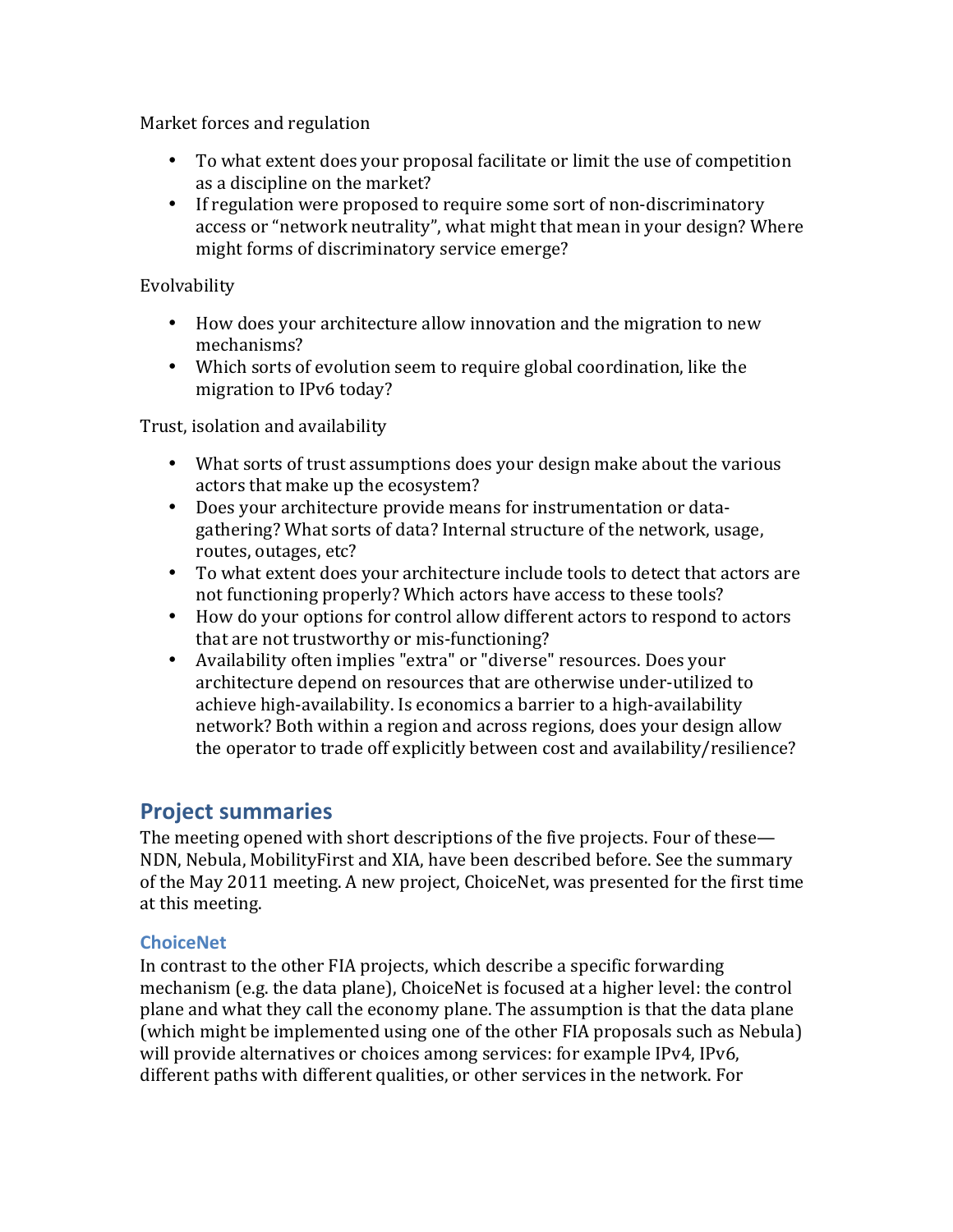example, a user might choose to pay more to get a higher quality movie. The goal is to make these options explicit and allow the user to pick among them.

The assumption is that the network will have a connection setup phase, and the user will express his choices at that time. The setup phase is implemented in the control plane, where component services can be selected, or composed to make new services. The result will be implemented in the data plane.

A way to conceive of the economy plane is to think of an app store for services. Different service offerings would be advertised, there would be rating systems, and so on. The user would make simple choices, which would translate into actual services by the composition of elements in the control plane.

Introspection or verification is an important part of a control plane. Did the user get what he paid for? ChoiceNet includes components that measure what is going on to verify what has been provided. More specifically, an overall service may be composed of many parts. They all get a share of money, but should also get the correct share of blame for failure. So ChoiceNet will provide some external verification as part of any service. Service proofs and payment verification are exchanged between data and control plane.

The term "user" in this discussion might be an actual person, or a software agent, or expert (human agency) like a sysadmin setting up service for user.

Over the course of the meeting, there were a number of discussions about the ChoiceNet approach. A recurring question had to do with whether the users can realistically make choices, whether the offered services (in the service app store) will be well-enough specified that the user will not be misled, and so on.

# Use cases

The participants at this meeting from the Values in Design Council suggested an alternate way to compare these architectures. They proposed that we use specific use cases or scenarios to better understand the mechanisms of the different proposals: how would they deal with the issues in each case. They proposed four cases, as follows:

1) **Reporting a protest.** Imagine that there is a mass protest or demonstration going on, perhaps with repressive action from the authorities. One user records this event as it is happening and uploads it, through some Internet architecture. The video of the conflict is streamed in real time to an audience that grows from a few to many thousands. The government in question wants to repress the sending, and for its citizens prevent it being viewed. This example is interesting because it is important but not commercial. It brings out the adversarial relationship among actors, with the adversary having reasonable resources.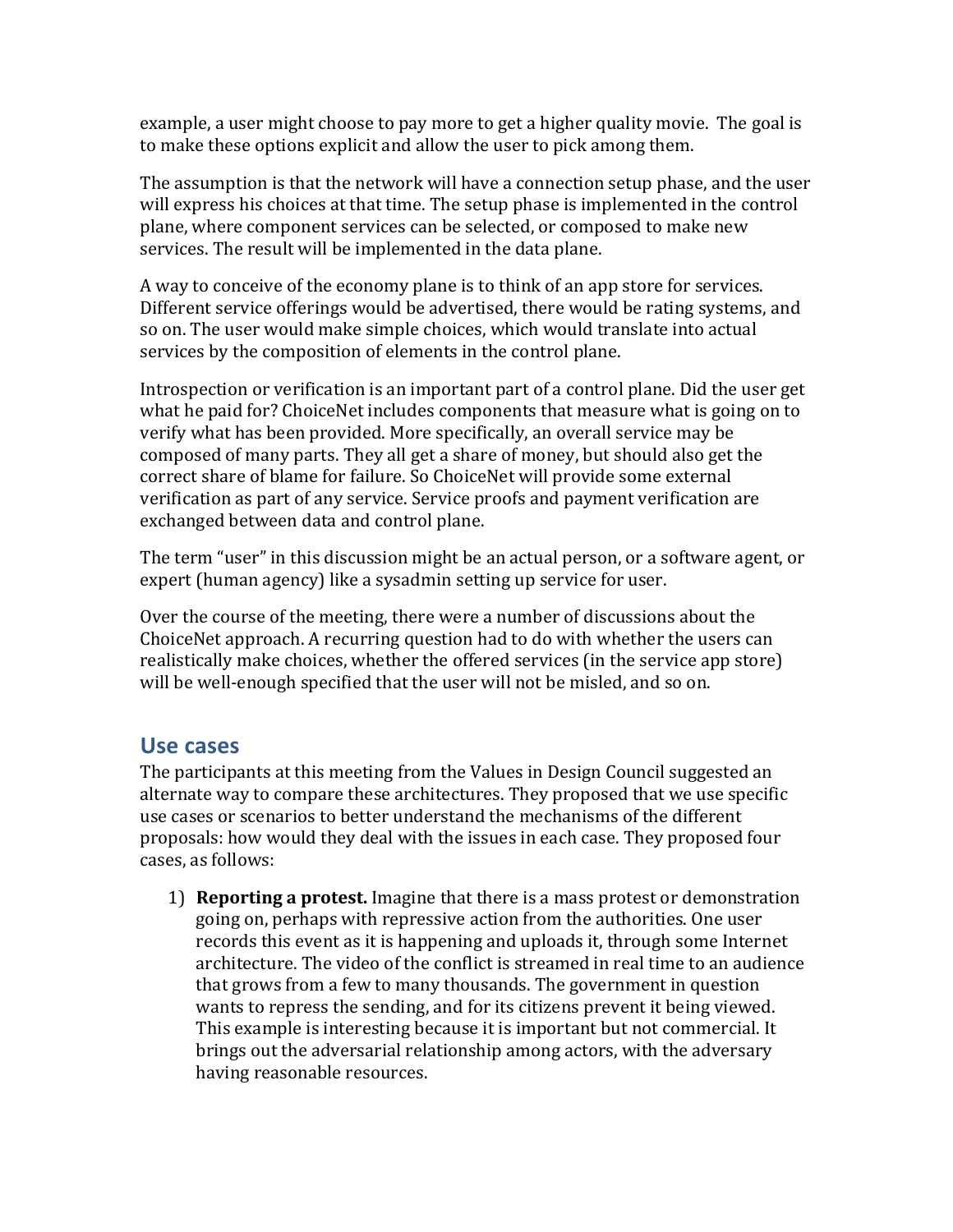- 2) **Facilitating broadband deployment and user choice.** In the U.S. today we see two facilities providers in some places (e.g. cable and telephone) and only one (or none) in others. Does your architecture provide an improved opportunity for a third provider to enter into competitive markets, or for a single provider to enter markets (e.g. sparse rural areas) that are not economical today? For example, might your architecture make it easier for small, independent wireless providers to enter the market. Can your architecture encourage this sort of innovation?
- 3) **Gambling.** (A detailed description of the scenario can be found at the end of this report.) Online gambling is sometimes legal, sometimes not, depending on the jurisdiction. It is provided by very well-funded and motivated actors to customers who very much want to participate. On the one hand, users need strong assurances of correct, timely operation and trustworthy payoffs. On the other hand, jurisdictions that ban online gambling try to block, prevent, or suppress the activity, perhaps by disrupting the banking and payment schemes. The providers respond with very complex, crossjurisdiction hosting architectures. Compared to today, does your architectures change the balance one way or another?
- 4) **Just and fair treatment in times of disaster.** In a disaster like Katrina, computing and communication resources are disrupted. At the same time, the needs for critical information may be even more important. Imagine an elderly person with poor computer skills, who needs access to medical records. Does your architecture change her ability to get to her records?

# **The questions**

The bulk of the meeting was a discussion of the seven questions in turn.

### Who are the service providers in your architecture, and what is the resulting provider ecosystem? What is the incentive of each of these actors to enter into their line of **business?**

**ISPs:** All these schemes presume that there will be private sector actors, similar to the ISPs of today, that provision, control and operate regions of the network. In general, these architectures give them a larger role in the operation of the network.

- NDN: they are responsible for the dynamic caching of packets of data, validating the legitimacy of the data, and so on.
- XIA: they provide a range of services (tied to types of XIDs) that can include content caching, multicast, any cast to replicas of service or content, and so on.
- Nebula: they provide a validation that packets have followed the path that was generated by the data plane.
- MobilityFirst: like XIA, ISPs provide a range of services; they also host third party computing services on their infrastructure and provide mobilityspecific services such as short-term caching, redirection and the like.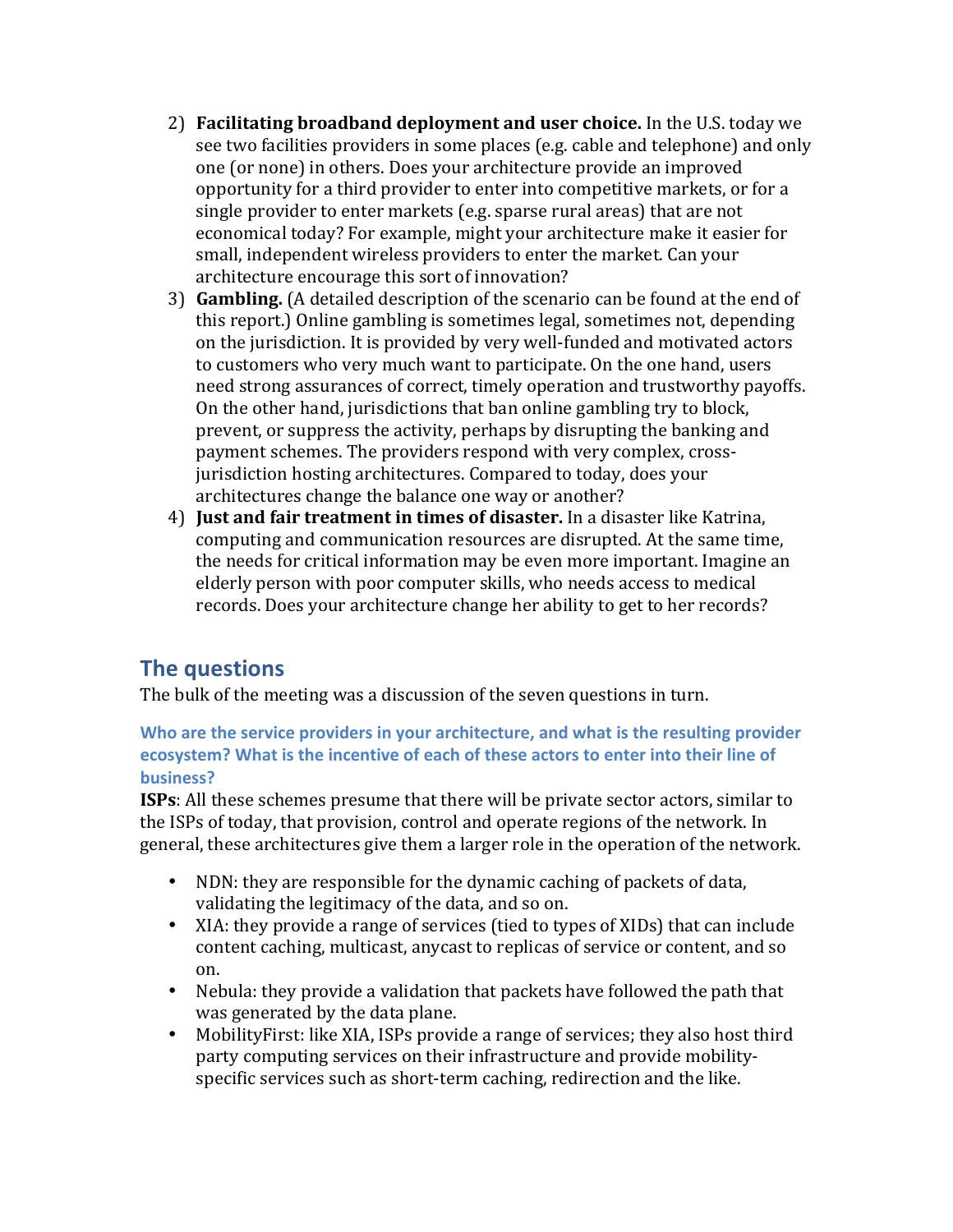Collectively, they implement the core function of binding name to location, the GNRS.

• ChoiceNet: the data plane is not specified in ChoiceNet, but it must provide a set of interfaces to the control plane, through which the data plane can be configured to deliver services. Enhanced services, and the ability for the user to select them, is the central point of ChoiceNet

**Name services:** All these schemes require some sort of translation or binding service that maps from high-level names to lower level identifiers. This service would resemble to some degree the DNS of today, but all the proposals that discuss this in detail propose that there should be multiple, competing naming services, to avoid a single root of trust. This might lead to specialty name services that could be offered by smaller, independent providers for certain classes of names. Providing certified names might be a valid business, in that one might pay to have a certified name.

**Other services:** Several of these schemes describe third-party "in-network" service providers that can be configured into the forwarding data path. In particular, Nebula and ChoiceNet use the power of their control plane to control the integration of such services into the forwarding path. This would create opportunities for both ISPs and third parties to offer new services.

ChoiceNet, because it is focused on the higher layers in the architecture, identified a number of new classes of actors, including service authors (who invent a new service), service hosts (who provide the infrastructure for the new service), integrators that build new services out of existing offerings, payment/broker services and verification services (which provide assurance that the requested service was actually provided).

**The role of the ISP:** This question resulted in an interesting discussion of the role of the ISP. NDN takes a distinctive point of view in this respect. In most architectures, including today's Internet and several of the FIA proposals, an ISP provides (part of) a connection to a named endpoint (e.g. a host or a service). In NDN, the ISP satisfies a request for a set of bits. Abstractly, NDN brings a focus on the outcome (the bits) and not the process (the connection). The user has a bilateral relationship with his local ISP, and the ISP is free to satisfy this as it sees fit—it is a local arrangement on both sides. The ISP can establish a range of agreements with other providers in order to fulfill the agreement, but these are not a part of the service specification. In contrast to schemes such as ChoiceNet or Nebula, which give the user (or software acting on his behalf) the ability to select and compose a rich set of services, NDN takes the position that the any explicit service selection is done by the ISP, and the user makes an implicit service selection by using the ISP that provides the best outcomes.

This view implies that the user should be given the option of diverse multi-homing, which thus becomes part of what NDN needs to fulfill this aspect of its approach. Unless NDN provides some sort of overlay or "virtual multi-homing" capability, this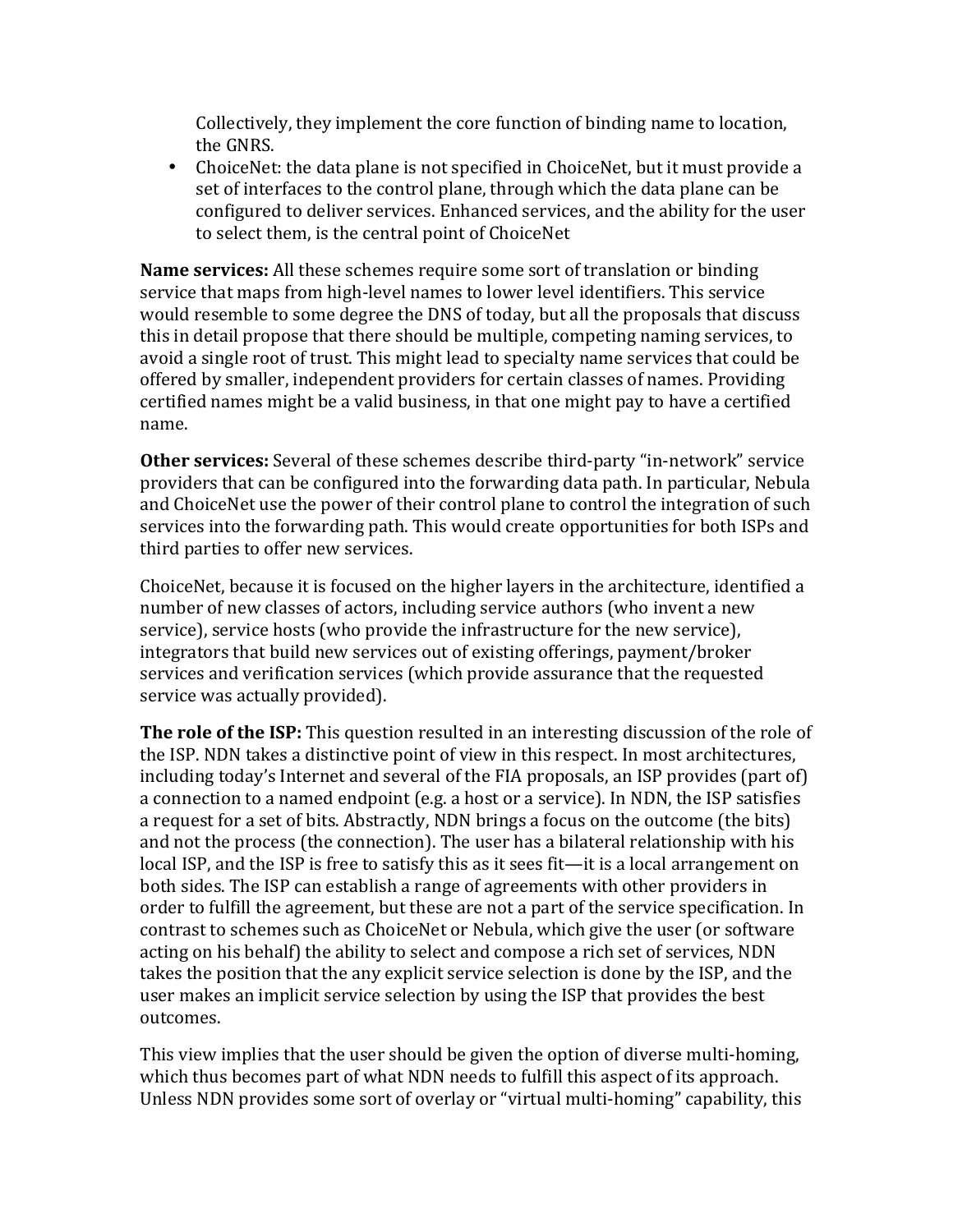view would seem to imply the need for "facilities-based" alternatives. However, it is not clear that there are features in NDN that would make it easier for competitors to enter the access market, as was described in the **Facilitating broadband deployment and user choice** use case.

To some in the meeting, the NDN focus on "bits as the outcome" seemed un-natural. The example of banking was raised—in that case it seems that the user and the bank are each concerned with knowing that they reached the other. In the banking case, the desired outcome can still be modeled as whether the receivers are getting the correct bits. In this case, most of the bits will not have been cached, but the point of view that looks at the outcome rather than "securing the connection" is still valid. There is a duality between looking at the process or the outcome. The claim of NDN is that you get more mileage and decoupling if you look at outcome and leave the process unbound by the architecture.

In contrast to the NDN approach of a single service provided by the ISPs, XIA has a very general architecture in which different sorts of service options can be embedded, to be explicitly selected by the user (via, for example, the class of XID). The actual character of a deployed XIA network will depend on which services are actually standardized and deployed. That generality is part of their approach to evolution, and as well the basis by which different actor ecosystems can emerge.

The role of advertising: The role of the advertiser was brought up in the discussion of the relevant actors. Advertisers matter because they are an important part of the payment ecosystem. Advertisers have requirements that may fit more or less naturally into these architectures. Advertisers want to place ads into content that are customized to the receiver, so they need to know who the receiver is, and they need accounting assurance that the ad was actually placed. The simple story of "retrieving a page" does not capture the complexity of this reality. The discussion suggested another possible use case:

**Complex web objects use case:** a web page is made up of many parts, a outer page, embedded parts provided by the creator (e.g. images), embedded parts provided by third parties (e.g. advertisements), analytics, cookies and trackers, and so on. Many of these will depend on the end-to-end tracking of the identity of the receiver. How do these different architectures deal with this more realistic download case? Could your architecture allow or facilitate different patterns of money flows (e.g. to ISPs or content routers) that would be beneficial to the various parties?

**Incentives:** One part of this question was whether all of the actors would have an incentive to take on the role that the architecture defines for them. The various presentations did not consistently address this question. Several proposals invoked the power of user choice as a discipline that would create a market, e.g. in ChoiceNet or Nebula's NVENT with their explicit service selection, or with the implicit service selection implied by connection selection in NDN. However, there was skepticism that this choice could be exercised effectively by normal users, and also skepticism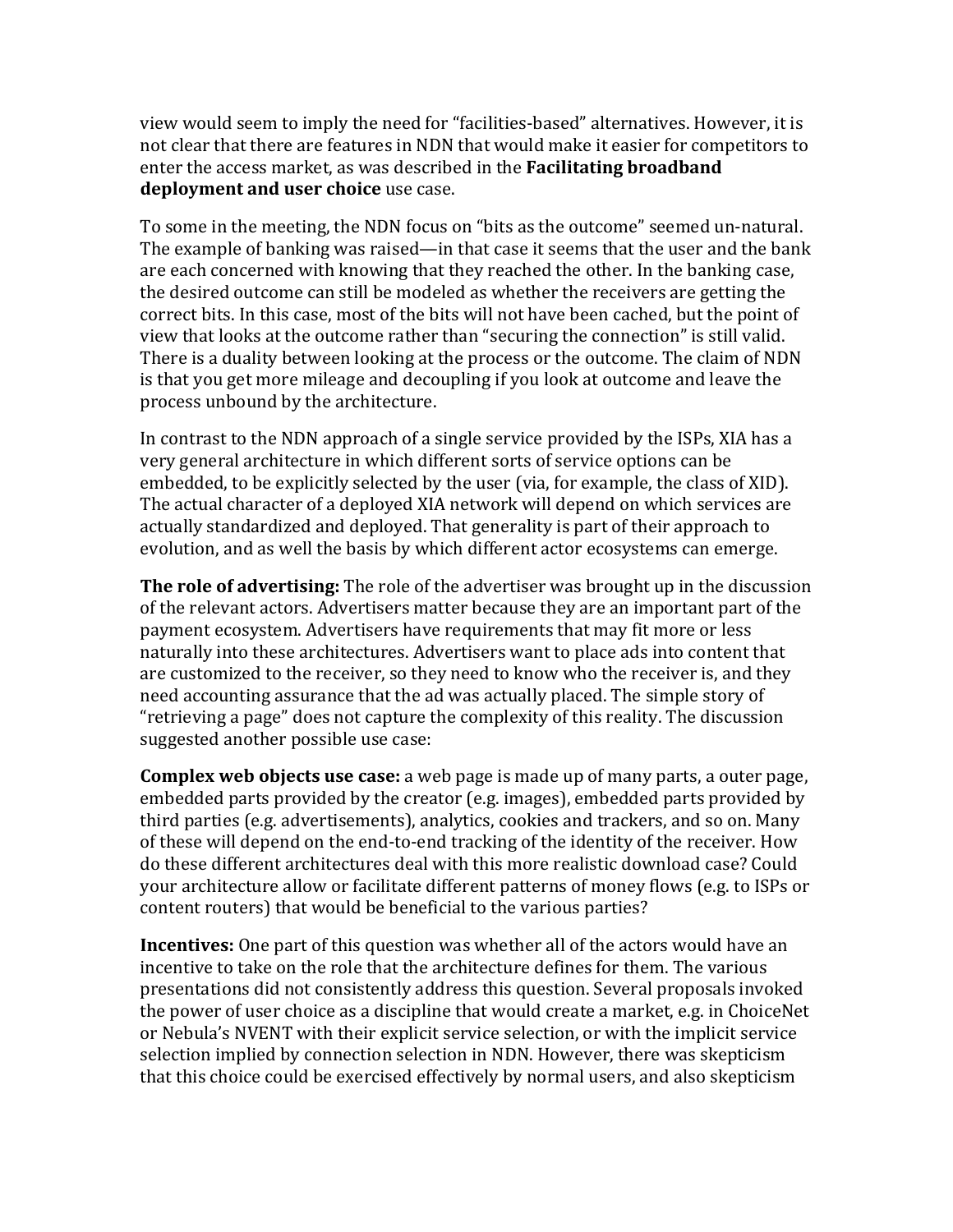that the major actors would be motivated to offer these choices. This is discussed further below.

#### **Options for control: which actors can influence the behavior of a transfer?**

No architecture can sidestep the basic consideration that a given ISP has ultimate control over the traffic going through it. The different proposals try to counter this by empowering the user with choices as to which actors are involved in the transfer. However, choice takes very different forms in the different proposals.

Nebula: Nebula provides a powerful control plane, NVENT, in which the user can exercise explicit choice over the actors that carry out the intended operation. This is encoded into a source route used by the data plane, NDP, which provides assurance that the packet actually took the path through the actors selected by the user.

ChoiceNet: ChoiceNet is very similar to NVENT in this respect—it is a control plane where paths and services can be negotiated. It does not specify how the data plane enforces the path, but assumes the capability exists. The motivation of ChoiceNet is to allow smaller players to enter the market and offer services, leading to an ecosystem more like the space of Web applications than the current concentrated carrier world. It is this diversity that will provide user choice and discipline the providers not to exercise unwelcome control.

NDN: NDN, in contrast, gives the user control by implicit means. There is no perflow control plane in NDN. NDN assumes that the end-user (the requestor of information) is multi-homed, and will try different options to send his requests (interests). If an ISP cannot provide service, users will not continue to select it. This bi-lateral relationship cascades between all the ISPs in the net: each ISP is responsible for finding an upstream ISP that can satisfy interests.

XIA and MobilityFirst: Both of these proposals take a somewhat traditional approach to control, similar to the Internet of today, in which the ISPs compute routes and user traffic follows those routes. However, MF, with its emphasis on the access network, allows the user a high degree of multi-homing and multi-path, which will allow the user to pick paths that work. Both MF and XIA (through the SCION technology) provide a form of source routing that can be used to bypass points of disruption.

**Choice and "openness":** This emphasis on choice, and in particular the approach of explicit service composition, triggered some commentary from the Values in Design group. The design of the Internet, which has very few options for explicit control, provides a default platform with a baseline expectation of service. All traffic receives this treatment, which led to the characterization of the Internet as "open" or "neutral". In a world where service is explicitly negotiated, this default expectation may not exist. In many respects, this world might seem to give the user more choice, but it will also give the providers more options to discriminate. This world may in fact not be "open" in the same way as the Internet of today.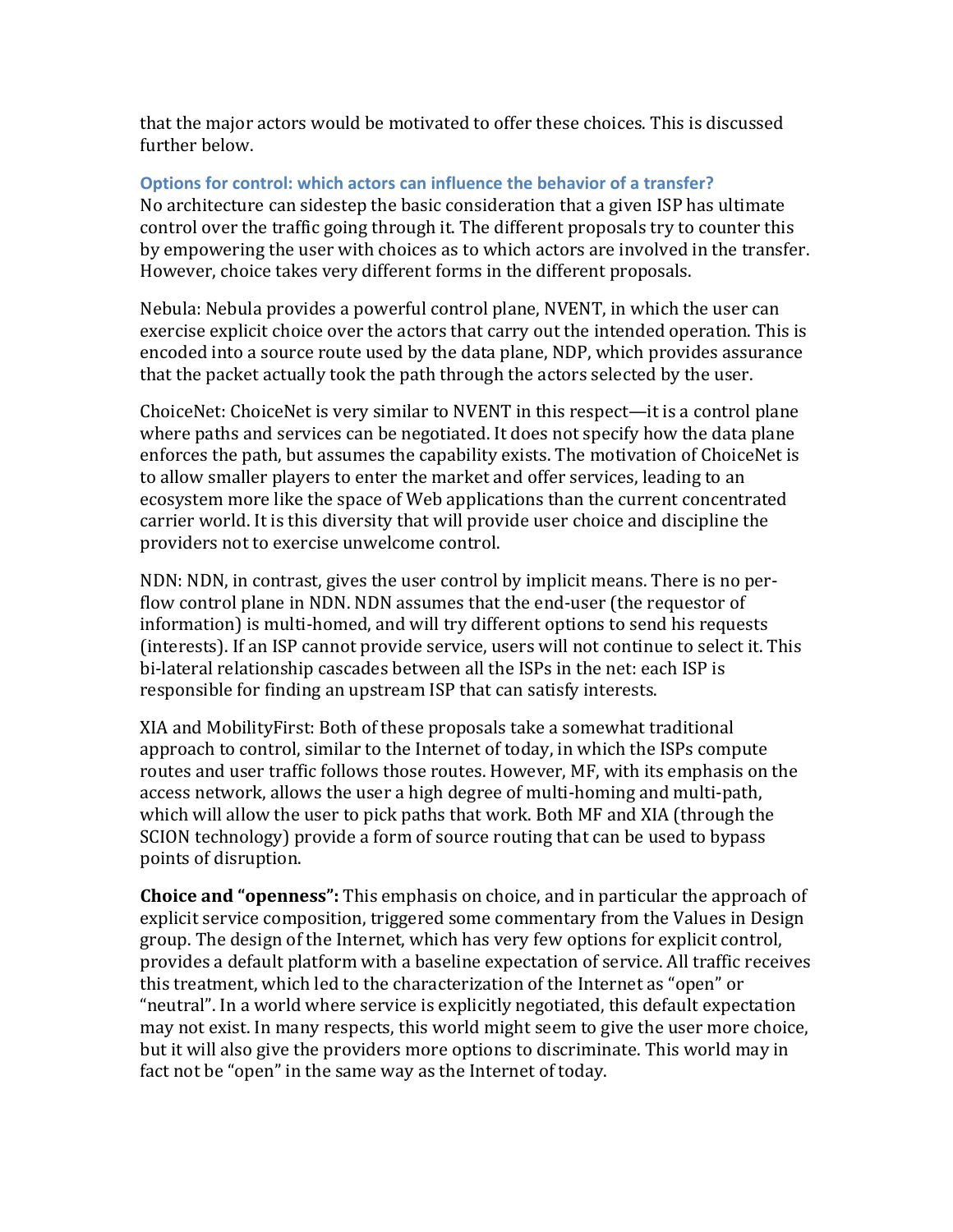This observation ties back to the discussion of incentives, in the previous section. Providers will offer choices only if they are motivated to do so. The obvious motivation is payment, which (as ChoiceNet makes explicit) ties choice to the economics of the service providers. In fact, choice, because it transfers more control over resource usage from the ISP to the user, may drive overall costs up.

In particular, as we contemplate the emerging power of commercial content, and the desire of different actors to benefit financially from the carriage of this "valuable" content, it is not clear what the motivation will be to offer the end-user choices in its delivery. What we see today in the Internet is intense concentration of power. It is not clear that any of the FIA proposals do anything to reverse this trend. It would be nice if every proposal make clear the extent to which (and in what ways) they hope to shape the market.

**Who is the user?** This discussion was an echo of the one at the previous FIA meeting, which discussed choice as a component of a trustworthy network. The actual end-user will not be sophisticated, and cannot be expected to make detailed technical choices. He will need to invoke some agent, either software or human expert, to make choices on his behalf. But in practice, users will often pick the default option, so the specification of what that default is will greatly shape the user experience, and the balance of power in the system. Will the default be similar to what today we call the "best effort open Internet", or something else?

ChoiceNet: This design, as a part of its "economy layer", proposes the concept of an "app store" for services. The app store would offer high-level services for the user to select; the provider of the "app" would then make the lower-level decisions to compose this service out of the parts provided by the data plane.

**Scenario discussion—the dissident reporter and the government: as a way to** get at the question of control, the group considered one of the use cases proposed earlier, which was the person making and disseminating a recording of a mass protest, which the government attempts to block.

Mobility First: The lack of a control plane makes it harder for third parties such as governments to intervene. The sender can pick lots of paths into the network, and can use short-term GUIDs for both source and destination. In one approach, the content would be sent ("uploaded") to an intermediate server outside the jurisdiction, which divides the problem into two parts, blocking the upload and blocking the download. In another approach, local observers would attach to a multicast stream of the content, which would tie the GUIDs of the senders and the receivers. However, to map the receiver GUID to a specific host, one would have to have access to the low-level route maintenance data. One could use a "TOR-like" rewriting of GUIDs to help hide.

Nebula: the ability of governments to block or trace communication depends on the design of the NVENT control plane. If the user has choices about his initial entrypoint into the network, and the negotiation in the control plane reveals his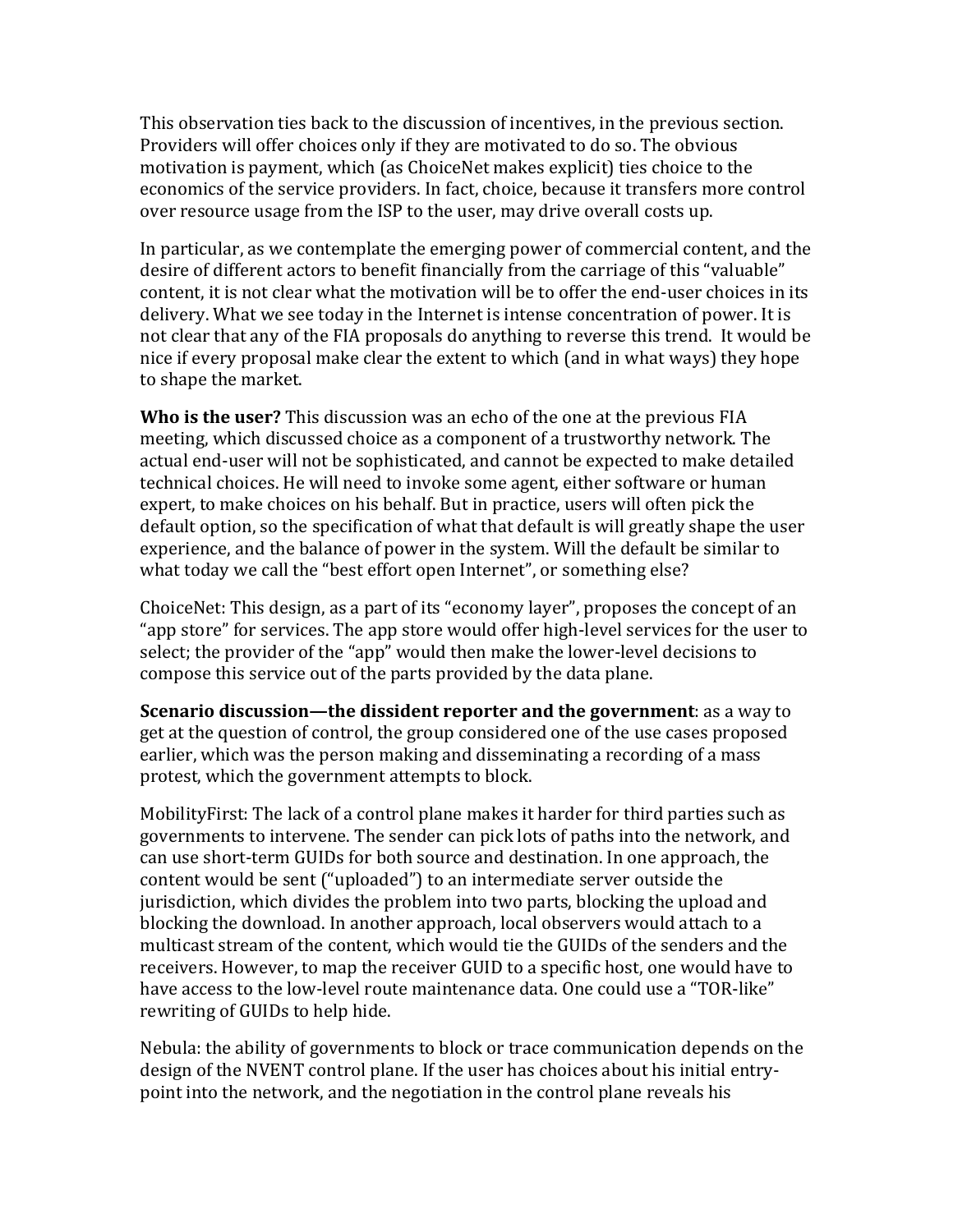intentions only to the requested actors, the user may have some protections. If the user only has one option for his access to the network, and the government can observe the NVENT negotiation, there is not much protection from surveillance and control.

ChoiceNet: if ChoiceNet is successful in creating an ecosystem that allows lots of small actors to enter the market, the options for control are diffused. Lightweight service formation by groups of protestors might be a powerful building block of a robust capability.

 $XIA: XIDs$  (e.g. content ids) can be transitory if the rebinding from one id to the next can be managed. The issue is to manage rebinding in such a way that the government adversary cannot track it, but the intended recipients can.

NDN: Because NDN is a "pull" architecture, the analysis is very different. Whether the video is being "uploaded" to a server, or directly watched by other viewers, the data leaves the machine where it is being recorded only because interests are being received. If many viewers send interests that arrive via different machines, the data will leave via those different machines, which will allow many transient copies to be created. If a government is trying to trace back the data packets to the origin, this will be very difficult. The interest packets do not have the identifier of a machine in them, just the identifier of the data. If a government agent can get access to one of the intermediate machines, all that can be discovered is stored interests, cached data, and the current information that is guiding the strategy module, which (if the machines in question is part of a mesh radio network) will just be an indication that if a similar interest is received in the future, it is appropriate to broadcast it onward. Even if the agent is a single hop from the origin, he cannot tell if the next hop is the origin or just another relay node.

### **The power of user choice:**

The preference for user choice is based on the assumption that user choice is a more powerful discipline on unwelcome control than the "we are all in the same boat" of the open Internet. This approach begs the question as to whether choice will actually be made available in the running network, and whether choice will be an effective tool.

We have no way to quantify the dimensions of choice and control, so it is difficult to argue that one scheme is better than another. In particular, with respect to the scenario concerning the dissident recording, without a flexible threat model of what the adversary can do, it is hard to have a meaningful discussion. None of the architectures seem to shift the balance of power in a qualitative way.

**What is the range of services that the system provides to the higher layers?** The different projects have very different views on this question.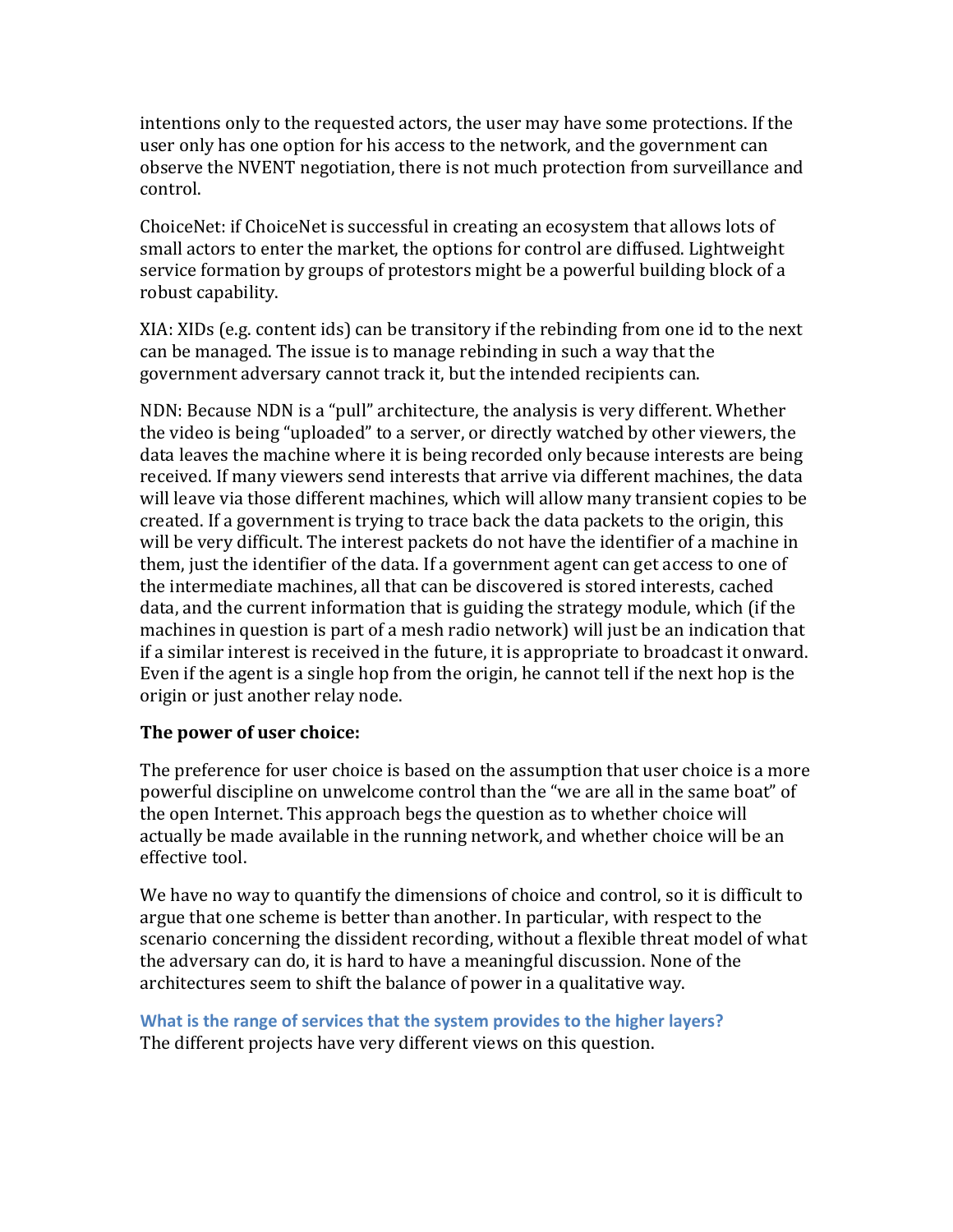Nebula and ChoiceNet: these designs assume that service building blocks in the network can be composed to present a rich selection of end-to-end services to the applications.

XIA and MF: these designs provide a small number of service classes, corresponding to different classes of IDs—for example content, services and hosts. Each of these classes would correspond to a forwarding behavior in each router. MobilityFirst also allows for additional functions to be installed on routers in the path. MF does not support per flow QoS.

NDN: this design implements a single, general content retrieval service. It allows for variation in service quality (e.g.  $QoS$ ) using a field in the packet similar to the IP header of today.

One way to understand these distinctions is that if the set of anticipated service classes is limited and specified (as with XIA) the relationship between the provider behavior (or a router behavior) and the resulting end-to-end service can be worked out as part of the specification of the service. On the other hand, if the set of anticipated services is open-ended (as the example of the HIPAA-compliant path used by Nebula, or a path that avoids a particular region of the world), the composition of the service from component parts must include end-point control over the path, and a more complex and sophisticated composition algorithm, which implies a separate control plane.

**What does a router do:** One possible way to better understand these different schemes is to compare the range of end-to-end services to the specification, for each scheme, of what a provider must do.

XIA: the basis requirement for a router is that it implement the extensibility architecture—the ability to parse the DAG in the header. In addition, it must implement some of the expected service classes, e.g. it must deal with host IDs, service IDs, etc. But the DAG and the resulting fallback mechanism means that not all routers must do the same thing. The composition of the per-router or per-provider function into the end-to-end service is *implicit*; it is done by the route computation algorithm. (But see the discussion below on payment as an explicit linkage among providers.)

 $MF:$  routers in this scheme must support the defined service classes, as with XIA. There is no fallback scheme, so more homogeneity is required of the routers. Routers perform hybrid routing, using either the GUID or the NA. Again, the composition of the per-provider function into the end-to-end service is implicitly done by the routing algorithm. In addition, MF routers must participate in the implementation of the GNRS that maps GUIDs to network IDs.

NDN: NDN routers are very different in concept from routers in other schemes. They receive *interest* packets, record a per-packet entry for each such *interest*, implement some *strategy* to forward the *interest*, and if a *data* packet is received in return, they use the stored per-packet information to send it on. There is no specified routing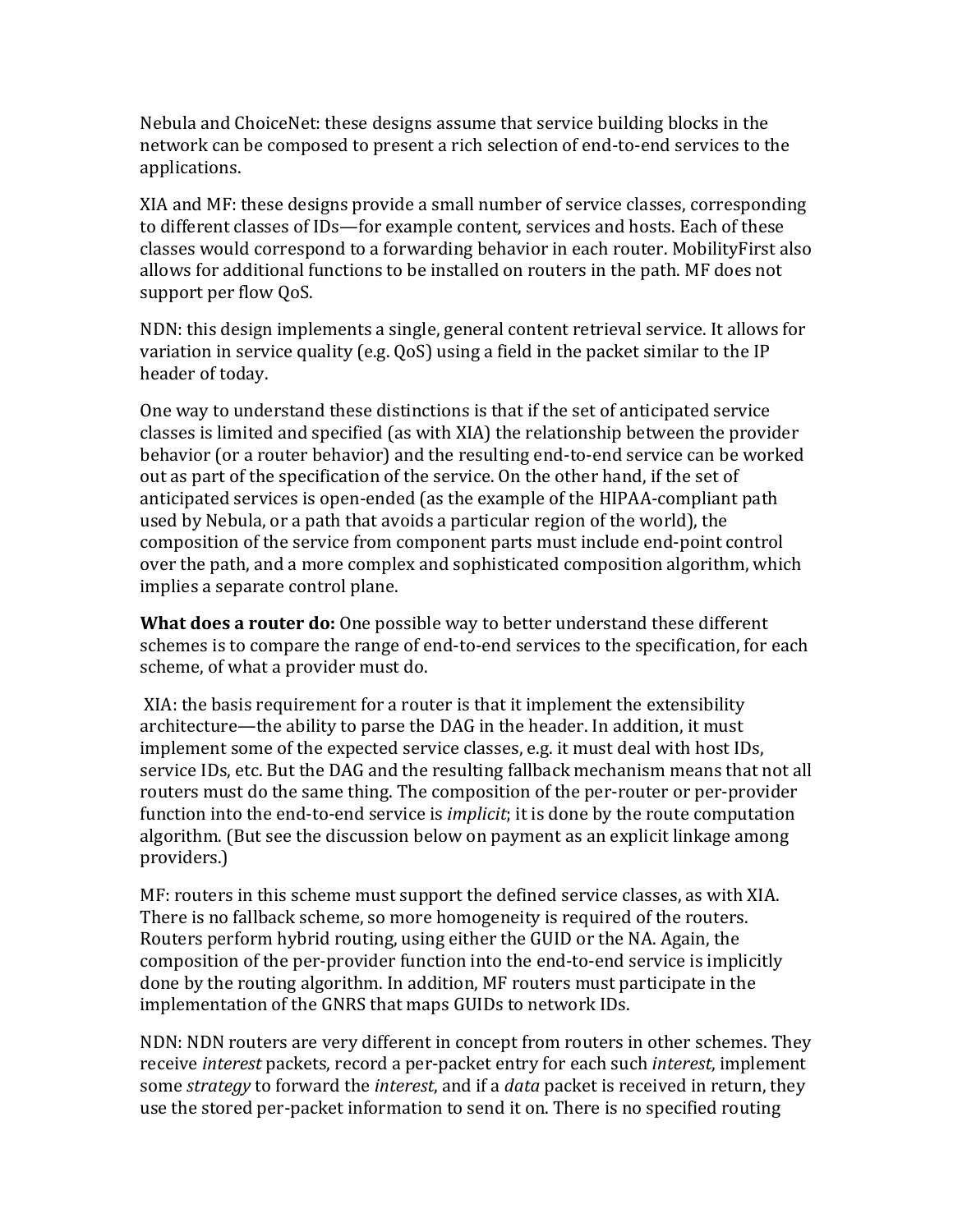protocol—the composition of the per-router behavior into the end-to-end service is based on the local decision at each router as to how to forward the *interest* if there is not a locally cached copy of the *data*.

Nebula: In this scheme, routers (and other service elements) are assumed to implement a wide variety of functions, including traditional forwarding, computation, and so on. These functions must be well-specified, but the architecture does not determine these specifications. The composition of these functions into an end-to-end service is performed *explicitly* by the NVENT control layer. The Nebula router must comply with the forwarding instructions computed by NVENT: if a packet is properly received along the path computed by NVENT and specified in the packet header, it must process and forward it according to the path.

ChoiceNet: this system does not specify a data plane, but is very similar to NVENT of Nebula, in that it provides a control plane that can compose lower level service elements into an end-to-end service.

**Verifying the service:** Since a service is built up out of the local functions performed by the different providers, it would seem important to have some way to verify that the expected service has actually been delivered. Different designs take different approaches.

XIA and MF: these schemes resemble the current Internet in that they do not explicitly verify the service, but leave it to the end nodes to detect that something is wrong.

Nebula: the Nebula Data Plane, based on the Icing scheme, provides explicit verification that the packet has followed the path computed by the NVENT layer. It does not provide means to verify that other aspects of the intended service have been delivered, e.g. if the various components did what they committed to do. If the end-nodes are not satisfied with the service as delivered, and can isolate the source of the impairment, they can use NVENT to avoid that provider.

ChoiceNet: this scheme makes verification a core part of the architecture. They assume that there will be specialized providers that implement verification services, which will include monitoring elements positioned between providers. Of course, verification is only meaningful in the context of a particular service, so verification is a complex research problem.

NDN: verification of service is central to this design, but because of NDN's different overall approach, verification takes a different form. Since routers keep per-packet state, and since packet flows in NDN are bi-directional (a data can only flow back along a path defined by stored interests), every router can monitor the timeliness and reliability with which a forwarded interest is matched with a returning data. This means that every router can continuously evaluate how its "upstream" providers are doing, and pick among them accordingly. However, there is no explicit specification of the service parameters, as there might be with Nebula or ChoiceNet.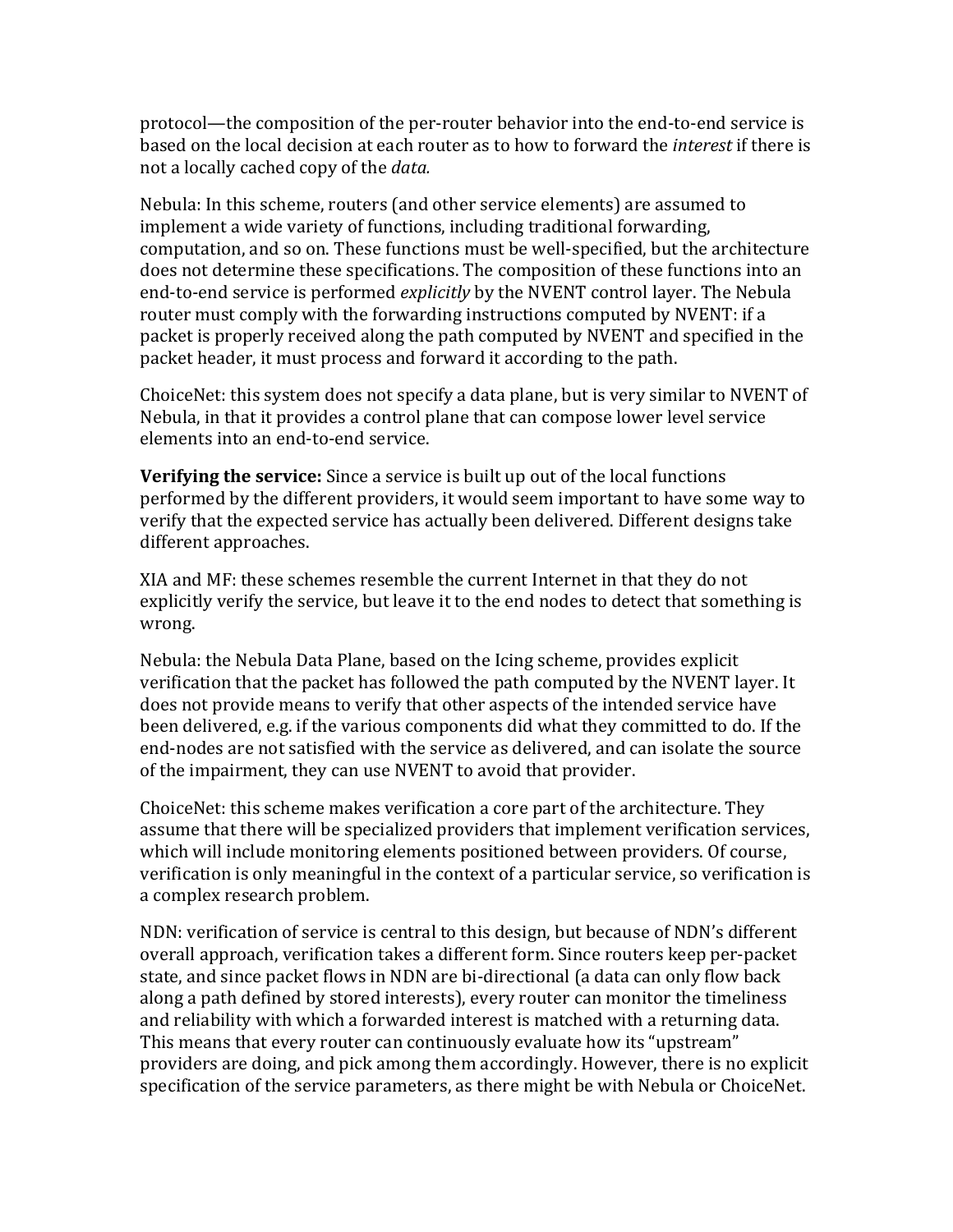There was an interesting discussion of verification in the context of highly reliable services. For services that are designed to be very reliable, failures essentially never occur, so one cannot verify the level of reliability by counting failures. This fact can lead to a problem of "free riding", in which providers do not actually implement the reliability measures they committed to. There can be a number of possible market failures around the construction of cross-provider reliability, including the problem that the customers may have no way of confirming that they are getting the service they paid for.

**Does the architecture specify an API?** Application designers need some wellspecified interface by which to invoke network services. However, none of the proposed architectures include an API as a part of their specification. This observation triggered an interesting discussion. In general, the different architectures share the view that what really matters is the treatment given to packets inside the network. There can be more than one API that gives access to that behavior (or a subset of that behavior). So an API should not be specified as part of the architecture, but "wrapped around" the architecture.

On the other hand, from the perspective of formal methods, it is the interface that defines the module, not what goes on inside. The interface, once specified, is hard to change, and may end up defining (in engineering terms) what the system does.

Nebula: This system is using the Serval system to avoid the potential ossification that can arise from an API.

In fact, many aspects of the service provided by the network (or composed out of service elements by a control plane) may not change the API of the service. Picking a path that avoids a region of the world, or a "HIPAA-compliant" path, or a QoS that reduces latency, does not necessarily change the API to the network. Rather, they imply a very flexible and expressive interface to the control plane. Designs that do not have a control plane, such as NDN, must use the data plane to trigger any service variants, which implies that the API must provide access to these services, for example by setting TOS bits in the header.

**Services and the application marketplace:** The VID group commented that our discussion of services, and the relationship between the proposed architectures and the higher layers, seemed to have a passive sense. Echoing the theme that design is policy, they asked whether we should be trying to shape the higher levels through the design of the architecture. We should not be reluctant to think about the uses of our architectures, and in particular the commercial users of the architecture.

The market is not good at solving every kind of problem. From their point of view, architecture is an alternative to regulation to shape those things the market may not do well, such as enforce network neutrality if that is desired. As an example of a possible architectural value, will the caching approach of NDN favor the efficient distribution of popular content in a way that erects barriers to less popular content? As a counter to this point of view, it was observed that the market has a lot of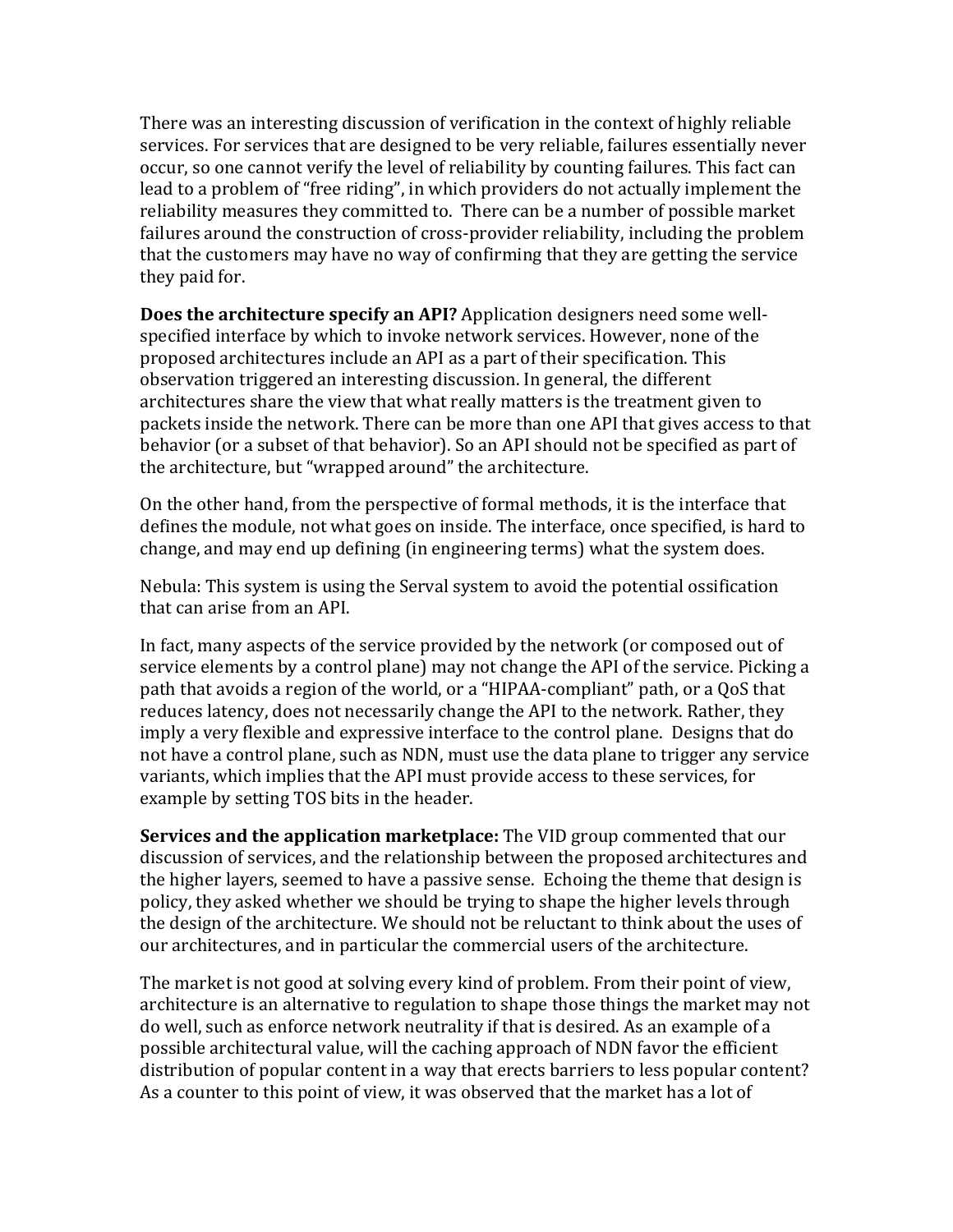feedback around policy, and the degree to which value can be baked into an architecture depends on the degree to which removing it actually breaks the system. Almost all of the architectural assumptions of the original Internet have now been violated, but the system somehow still works. The evolution of the Internet (and its architectural assumptions) just reflects the emerging preference of the powerful users of the architecture.

#### **Interfaces among providers**

One way to organize the answer to this question is to note that information is exchanged among providers at different levels. Information such as routing is exchanged as a part of a well-defined control protocol. Many of the designs assume a somewhat traditional interdomain routing protocol, with the exception of NDN, which is distinctive because it routes on names, and does not have machine addresses that can be the basis of a traditional routing protocol. Designs with a rich control plane can exchange (or expose) a lot more information at that level. Nebula and ChoiceNet allow very complex interaction among providers, but these are not implemented as protocols in the data plane.

**Economics:** The discussion quickly turned to the point that in several of these designs, there is a richer set of "interfaces" for the exchange of money than in the current Internet. These "architectures of economics" are a part of the incentive structure that is intended to make the architectures viable. With good designs, the creation of economic interfaces will not just lead to the redistribution of money among the actors, but will lead to a "bigger pie to divide": the creation of new services that one or another actor will be willing to pay for.

XIA: The designers gave a lot of thought as to whether the implementation of the defined services required negotiation among the providers, or whether they could be composed out of the local router function operating independently in each region. They concluded that getting the flow of money right was a central issue what is needed is some sort of broker or "economics overlay" to avoid the necessity of having a NxM negotiation problem between all the regions and all the customers. CDNs do this today—they negotiate with content providers on the one hand and ISPs on the other hand.

NDN: CDNs could play a similar role in NDN. A CDN overlay on top of NDN could always replicate the content to provide multiple origins for retrievals, but since any router can be a cache, the CDN could also negotiate with the provider of the router to store the data, and receive payment in return. This might be cost-neutral for the CDN (pay the ISP rather than deploy more caches) and provide a new source of revenue to the ISP.

ChoiceNet: The control and economy planes of ChoiceNet are exactly these brokers that allow money to flow into different parts of the forwarding chain without having to flow in from the edge along the data path. As part of this economic ecosystem, ChoiceNet allows a provider to advertise service offerings, both to end-users and to other providers. Negotiation in the control plane, which lead to per-flow path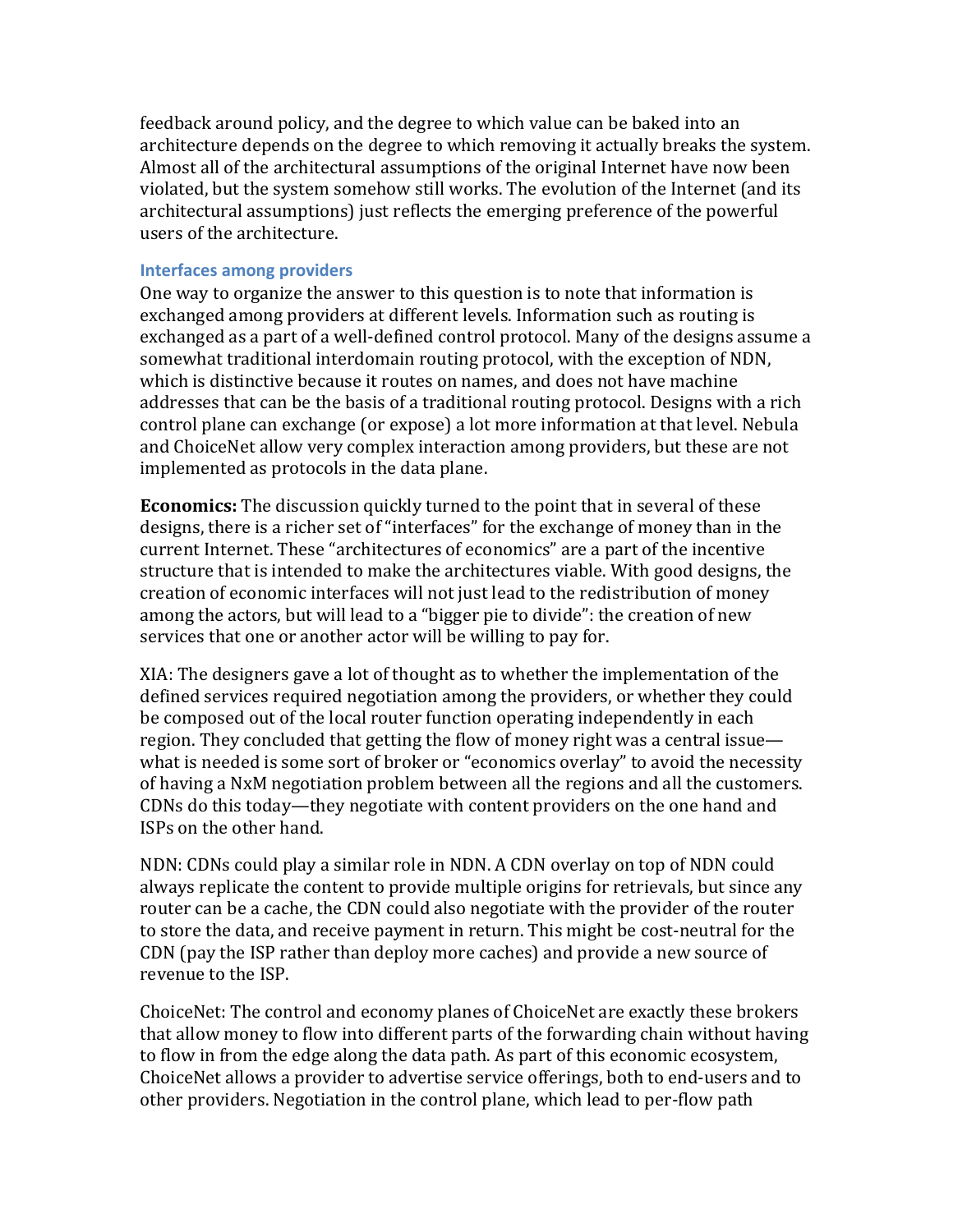establishment based on this information, might actually render protocols like BGP unnecessary.

## Design by specification vs. design by markets

It was observed that in the "old PSTN", interfaces among providers were specified in detail in many documents from the ITU, which described, among other things, what could be measured at what points, and the range of allowable values. The maintenance of service quality was based on these specifications. In contrast, the current Internet (and these new proposals) do not stress formal and universal interface specifications. Rather, they have assumed bilateral inter-provider agreements driven by market needs. However, in both cases, the deployment of cross-provider services seems to call for some form of verification—without verification, the provision of cross-provider services may founder on squabbles over performance. For this reason, as discussed above, several of the FIA proposals include a discussion of verification, either explicit (as in ChoiceNet) or implicit to the data plane operation (as in NDN).

It was noted that in contrast to the world of the ITU, where a single service  $(telephony)$  was well-understood, the Internet and its successors will provide a range of services, with a great deal of generality, so it is not obvious what to measure or verify. Some measures of quality may only be visible at the edges. How should these be related to the respective performance of different providers? This is a general issue across the architectures.

## **Market forces and regulation**

The presentations by the projects only gave a partial view into the issues behind this question. A useful way to begin might have been to ask what aspects of each architecture do *not* encourage competition, rather than emphasize their general preference for competition and choice. However, some interesting differences emerged in the discussions.

NDN emphasizes the *implicit* optimization of content delivery, with opportunistic caching and delivery. Given this, without some accounting overlay, there is no way to tell how many times content has been delivered, and to whom. On the other hand, XIA talked about using the XIDs as an explicit basis for accounting for content.

The delivery model of NDN also seems to confound any simple approach to imposing some sort of network neutrality regulation on the network, if it were necessary. Can the provider make arbitrary choices as to what data gets cached? Can it sell its caching service on discriminatory terms?

Nebula: it seemed that there would have to be a competitive market for data centers and cloud, but the discussion seems to talk about the interconnection of cloud as a function within a firm. It is not clear how Nebula builds its core out of competing parts. Is there competition for the paths among the parts of the core?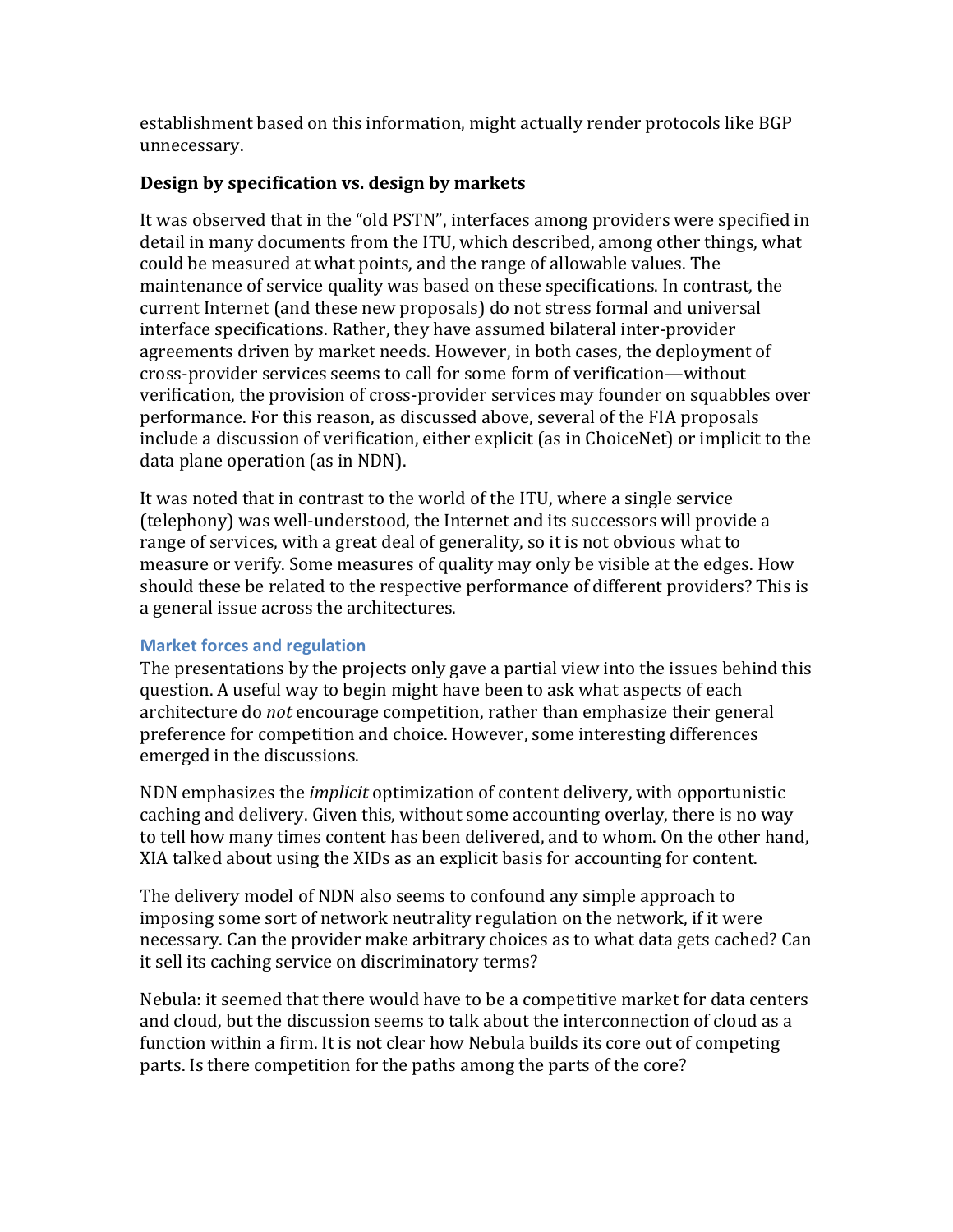$MF:$  this proposals hopes to change the competitive landscape in significant ways, most obviously by allowing access ISPs and current cellular providers to compete more equally.

ChoiceNet: this design provides lots of opportunity for competition among service providers of various sorts, including authoring, hosting, verification, and the like.

A way of thinking about the industry structure implied by each of these proposals was to ask how they would shape (or be shaped) by a powerful actor such as Google, which embodies both horizontal integration (e.g. monitoring and aggregation of data across applications) and vertical integration (as they get into the access, handset, and OS lines of business). Every powerful actor wants to "own the customer"; do any of these schemes change that landscape?

The "app store" concept from ChoiceNet may facilitate user choice, but the possible downside is that the provider of an app may not disclose all of its attributes. For example, if an app does user tracking as a side-effect, this may not be disclosed unless forced by regulation (which will always be lagging the market). It is not clear how these sorts of values would be manifested in a pure market economy. ChoiceNet is proposing to use Semantic Web methods to build ontologies of choices and their meanings, and to build tools to use this information to allow more intelligent choice by consumers.

**Competition and virtualization:** A key question in all of these schemes is the relationship between the provider of the basic services and the owner of the infrastructure. In simple terms: who owns the wires?

### **Evolvability**

A three part taxonomy was proposed as a way to answer this question:

- How do we evolve from the present Internet toward your architecture?
- How does your architecture evolve (or not) to deal with new requirements?
- How can innovation occur *inside* your architecture?

After some discussion, the meeting focused on the second two of these options, and decided that migration from the present was not the critical topic to discuss. The discussion also suggested that perhaps the topic had been mis-named. It might have been called *longevity*: how will your design survive over time. Evolvability is only one answer to this question, as was pointed out in the discussion.

NDN: this system does not emphasize evolution as a basis for longevity. The design philosophy of NDN is that if the system offers a general, flexible base service, and the service meets the needs of a range of applications, then that system can be longlived, just as the Internet has been, without needing to evolve the architecture itself. If successful, NDN would be general enough to trigger innovation on top of the NDN layer, and innovation in the business relationships between upper layer services and the ISPs.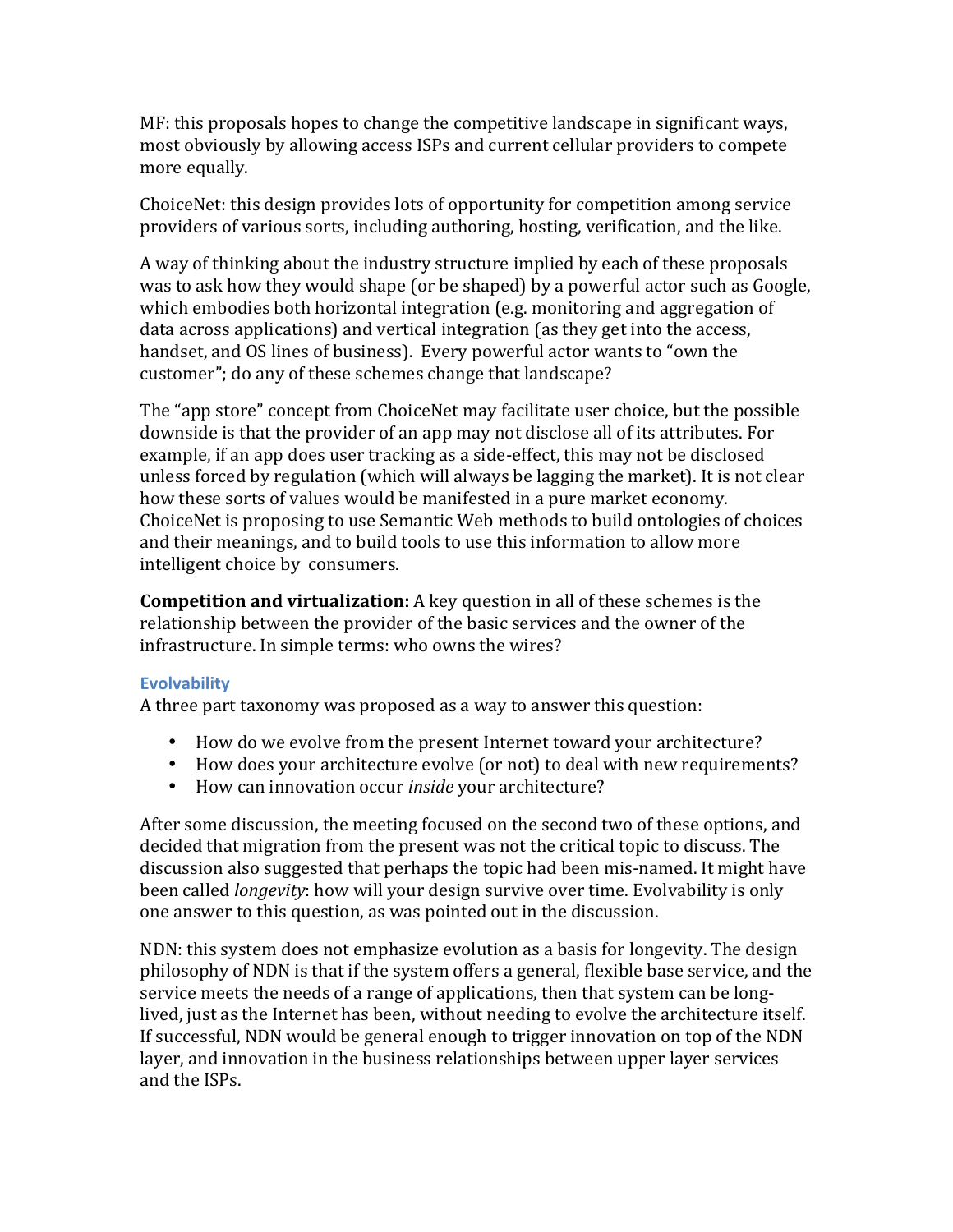$XIA:$  in contrast,  $XIA$  allows the definition of new classes of  $XIDs$  to deal with new service needs, and for the graceful introduction of these classes through the fallback mechanism. So XIA takes the approach of evolving the architecture. It is an unresolved question as to when a new class of XID would be required as part of evolution. When would the alternative of defining a new service with a new SID be sufficient?

 $MF:$  this design also has a number of ID types, but does not include a migration scheme like fallback, which would make the introduction of new classes more difficult. This system also allows the deployment of third-party computations on innetwork devices, although it is not clear how these would be exploited by an enduser.

Nebula and ChoiceNet: these systems allow for the development of new service elements in the network, and the use of these elements by means of the control plane. So these systems take the approach of allowing innovation inside the architecture. ChoiceNet does not specify a data plane, so it is not clear whether that part of the system would allow innovation or evolution. The high-level description of Nebula would allow alternative data planes other than the one defined by the Icing scheme, but it is not clear that they actually imagine that the data plane of Nebula would be replaced if the system were successful and running. ChoiceNet does not embed specific design decisions (such as the size of an ID), but rather embeds the idea of a marketplace driving the actions of a control plane. In this respect, what ChoiceNet brings is a point of view, just as NDN has its own (very different) point of view about what is fundamental. It was speculated that if ChoiceNet is successful, the interfaces in the control and economy plane (e.g. the building blocks of the marketplace) will be very hard to change. We have little experience in the design of markets, so this issue deserves attention.

All the systems seem to call for multiple name resolution services to map from human-meaningful names to self-certifying IDs. This approach suggests that new services could be introduced over time, in contrast to the situation today where a new DNS could not in practice be introduced, even though it is not a specified part of the Internet architecture.

From a VID perspective, two points. First, the user experience can change for a number of reasons. Many parts of the user experience arise at higher levels, above the architecture. So what would be the driver for evolution? Not the users directly. Perhaps the application designers? This raises the second point, which is that there may be many actors interested in evolving the architecture in different directions.

A very powerful insight was that if the architecture is designed to allow for evolution of the architecture itself, and particularly if this evolution can occur in a incremental and fragmentary way (as, for example, with the fallback scheme of XIA) then actors such as governments may drive evolution in different directions in different jurisdictions, leading to a heterogeneous and perhaps Balnakized future Internet. An architecture that takes a stronger stand in favor of a presumably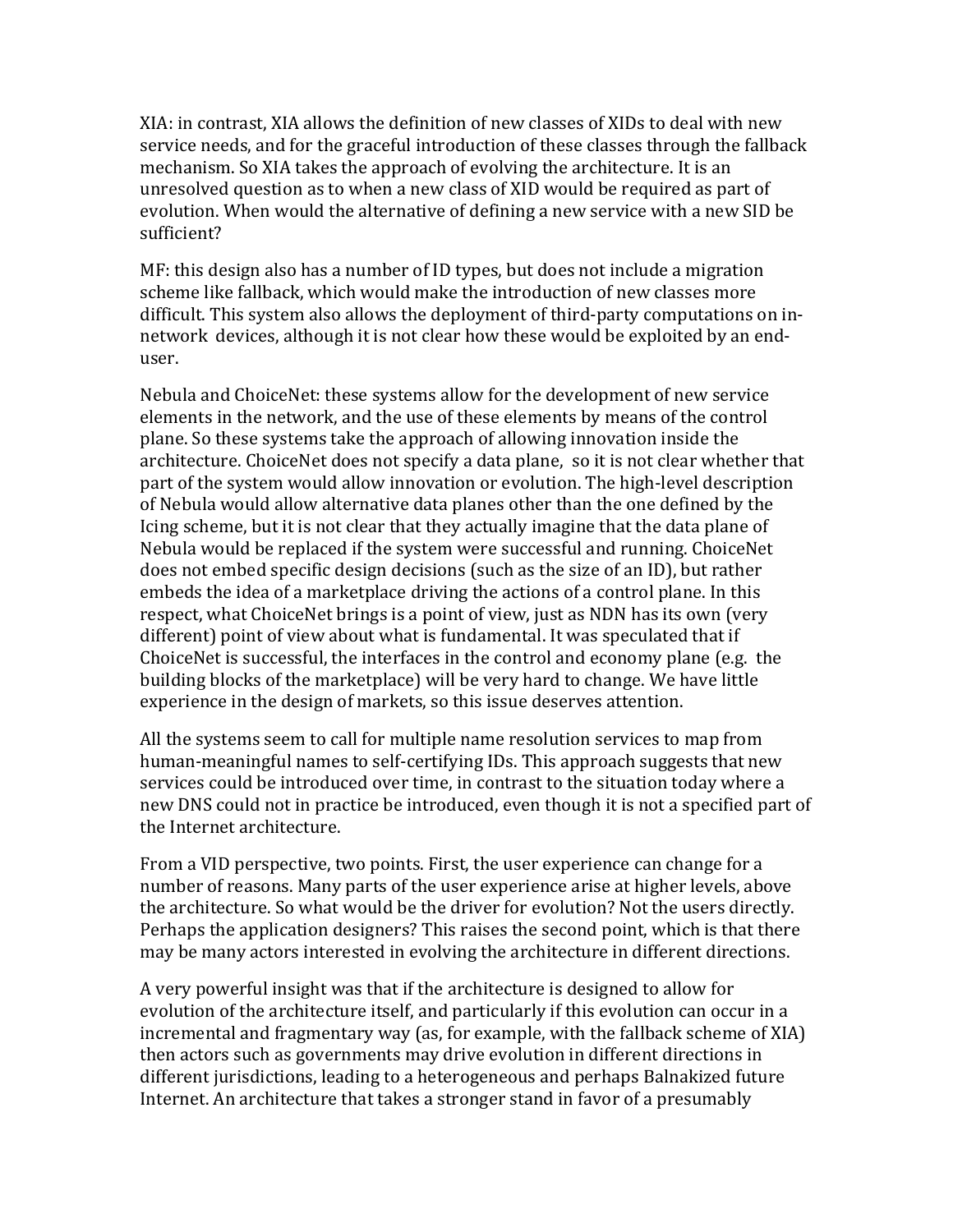general and useful but fixed mechanism, such as NDN, may be less amenable to evolution that fragments it. Do schemes such as XIA need mechanisms to regulate evolution, and is that even possible?

It is important to think about the regulatory context, at least as it is currently framed, because it may act to prevent classes of behavior that look like discrimination. Even QoS is suspect, so the benefits and risks of the rich service architectures of ChoiceNet and Nebula need to be described in terms that regulators can understand.

A very interesting, if negative, comment about evolution was the challenge to each project to think of external events that, if they happened, would derail your proposal. The rapid uptake of smart phones and the global deployment of base stations essentially killed off low earth orbit satellites. Events could be technical, such as a flaw in a public key system, or economic outcomes such as a stagnation of investment. Which of these proposals would survive without a competitive physical infrastructure?%

#### **Trust, isolation and availability**

The discussion of this basket of questions essentially focused on trust, and revealed to some extent the different sort of trust assumptions that should be considered.

All the designers acknowledged that there might be "bad actors" in their system, or actors with interests that were adverse (without branding one of these actors as "bad"). In some cases, designs seem to depend on trust that actors will not misbehave, in some cases they depend on verification to detect bad actors, and many of them depend on user choice to select paths that do not contain these bad or adverse actors. Putting that differently, correct operation depends on the ability of the user to select trustworthy actors, and the ability of the design to give the user that degree of choice. In general, the descriptions of the projects did not make clear when the components (e.g. the actors such as ISPs) can protect themselves from each other, and when they depend on trust for correct operation.

One dimension is the range of trust that the system seems to inply among endpoints. For example, in XIA and MF, one can make use of end-point identifiers that are essentially anonymous, because they are privately generated. The use of these would seem to imply that in the absence of a higher-level mechanism to exchange credentials, one end-point would have no way to know who the other end-point was. Under what circumstances would users agree to communicate using anonymous IDs, with no knowledge of identity and presumably no basis for trust? It could be that the primary use of dynamic, anonymous IDs would be for unwelcome activities such as spam

MF depends on a global DHT scheme to map GUIDs to network addresses. Since any one router in the scheme might be untrustworthy, they use 5-way redundancy to detect and correct malicious answers. Since the five elements are picked based on a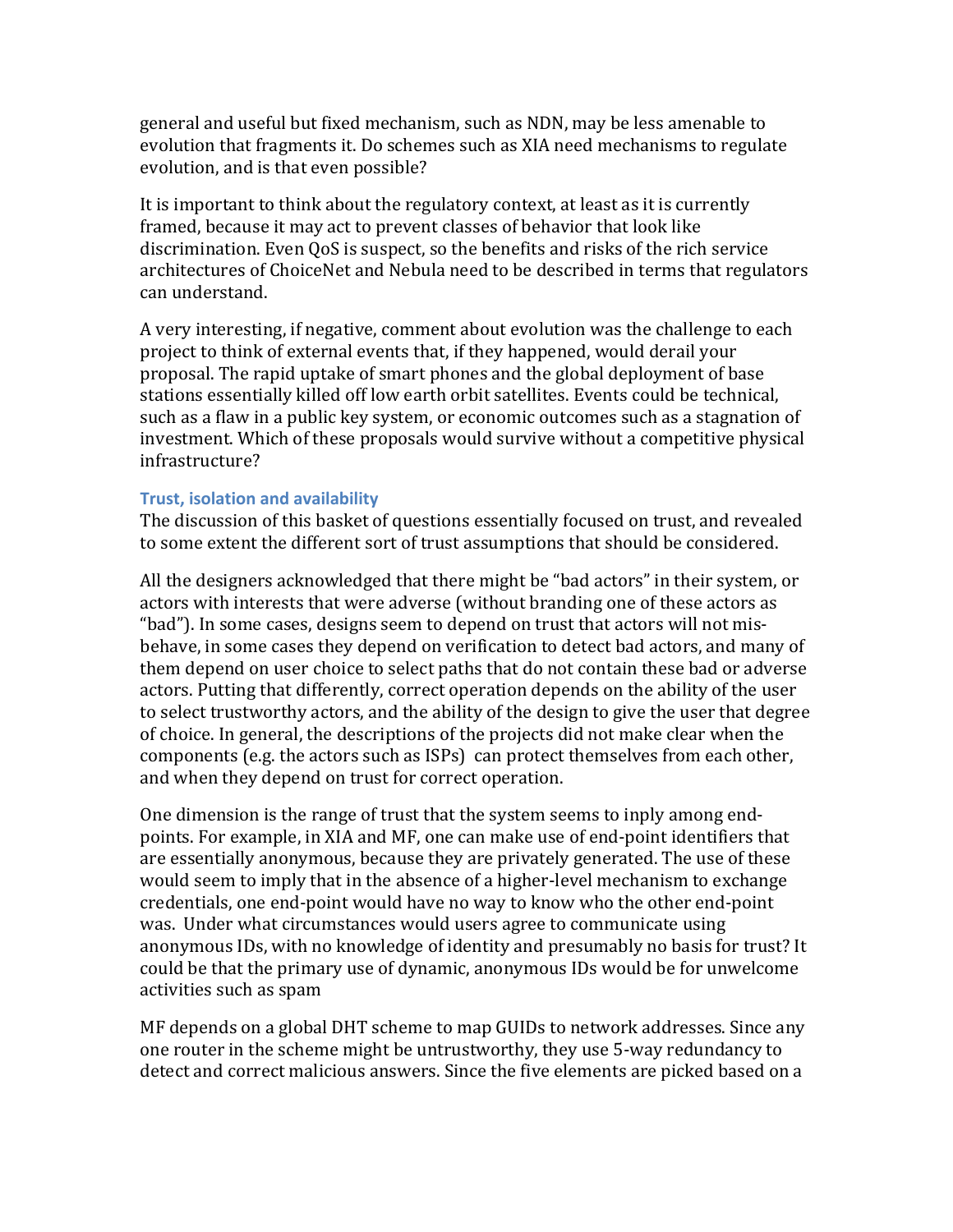hash of the GUID, there is no way that five colluding elements can conspire to disrupt the system.

In the original design of the Internet, it was a goal that if two devices were directly linked, they could exchange packets without depending on third-party servers and services. However, making this work is complex in practice, and as the Internet matured and became more of a managed service, it was easier to presume the availability of services such as DHCP, DNS, and the like. Each of these must be trusted to work as specified if machines in the Internet are to communicate. It would be helpful to catalog the extent to which each of the FIA proposal have such services, and thus such dependencies, in their design. One of the design goals of NDN was that it would not need such services for basic operation.

**The role of a name resolution system:** All of the schemes that describe a data plane exploit some form of self-certifying identifier to allow the ends to confirm that the network-level action has occurred correctly: the host, service or information was the "correct" one. However, these mechanisms achieve their desired objective only if the users can be sure that they have the correct ID for the desired object. For example, if the user has an ID for "the New York Times", then he can tell if that is what he actually got. But he first has to be sure that the ID is actually for the Times, and not a forged variant. This step requires that there be some sort of higher-level name resolution service that can map user-meaningful names to self-certifying IDs in a trustworthy fashion.

All of the proposals assume the existence of such a trusted system. They do not specify it, but just require that it be present. And all of the proposals suggest that there should not be just one name resolution service, but competing services. This avoids (arguably) needing a single root of trust, allows users to avoid services that prove untrustworthy, and allow different name resolution services to operate at different levels of trust to deal with different needs and circumstances.

**The "desert island" scenario:** This scenario was posed as a way to understand the minimum set of services necessary for different architectures to function, and in particular to understand the difference between the way NDN and the other schemes implements information identifiers.

The schemes except NDN use a hash of the content as their ID for information: the CID of XI, or the content GUIDs of MobilityFirst. NDN takes the different approach of a structured, lower-level name, and an explicit signature of the content and name, signed by the owner/creator. The fact that these lower-level names have structure in NDN allows more functions to be embedded in the data level of the architecture, not left to the naming service on top of the architecture. For example, in NDN a person can construct a name for "today's New York Times, and ask NDN to look for it. If two users are on a desert island, and one happens to have today's New York Times on her computer, NDN would allow the other user to retrieve it using that name. The other schemes would first require a query to a service that would translate the high-level "today's New York Times" to a suitable lower-level self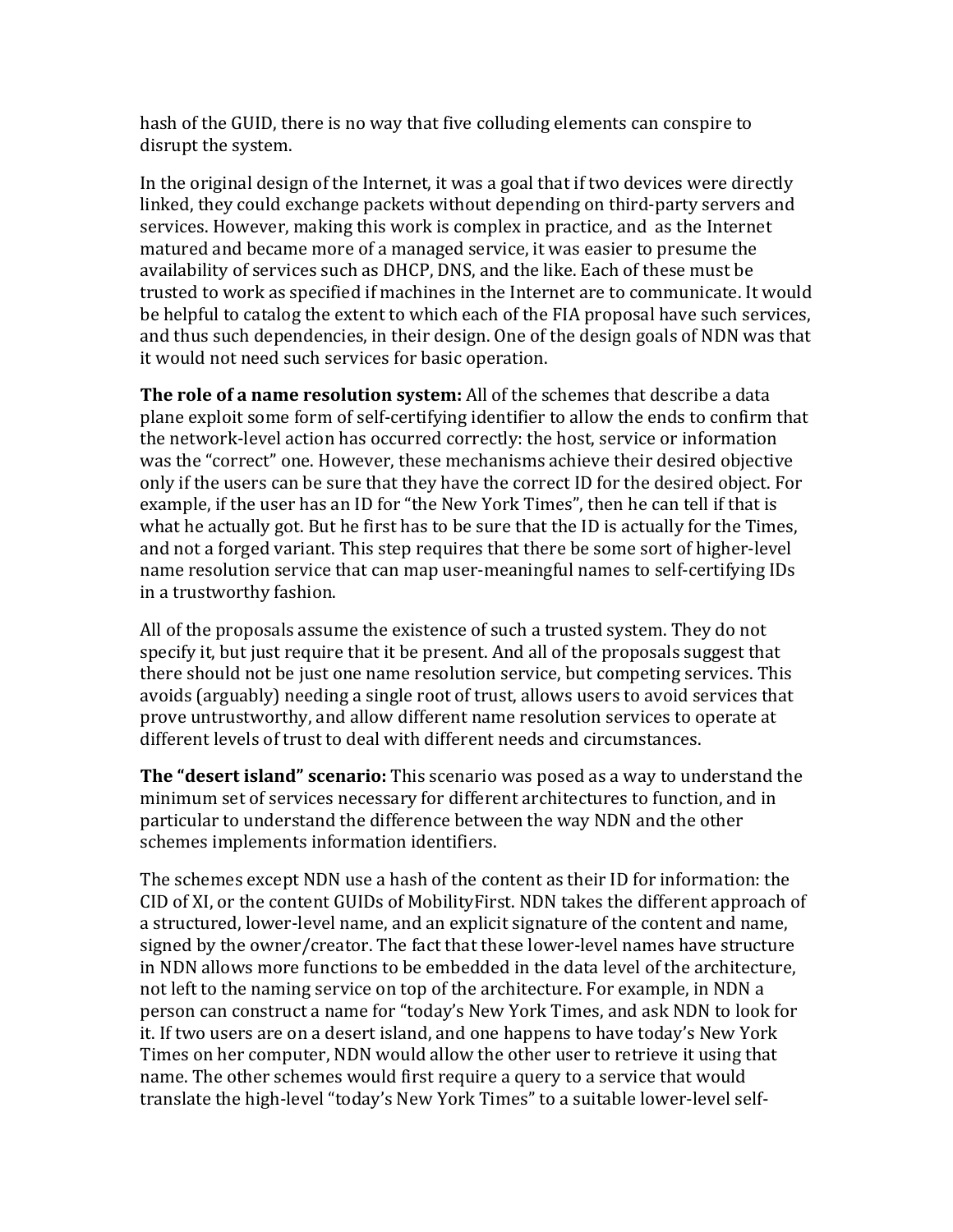certifying ID. Unless the desert island had access to this service, the only way to transfer the information from one computer to another would be for one user to read out the content ID, and the other user to type it in. NDN names, because of their structure, allow a range of actions to be carried out without reference to an external service, such as name-driven routing, and other forms of discovery.

# **Final comments from the VID participants**

Remember that designers are not expected to determine the outcome in a value space, but just to provide affordances to allow the desired set of outcomes. External actors may thwart the desired outcomes, but designers can "tilt the playing field" by use of defaults. And do not be afraid to say that there are certain desirable things that an architecture cannot achieve on its own, and to appeal to other tools such as law and regulation to complement technology. A useful question for each design is what sort of legal and regulatory context would sustain and support their design. Law is not a constant, but a variable in the design equation. Also remember that constraint by law may not lead to the best outcome.

As a form of use case, think about the range of users and applications that will exploit your system, including marginal and unwelcome uses. For example, think about gamblers (and other such marginal users), designers of crypto currency and anonymous transactions, the pirate content community (including those who modify the content, as by adding sub-titles), money launderers, anonymous pranksters, spammers and vigilantes, engineers of walled gardens and those who want to copy and save everything.

Choice is not a panacea. In privacy, we have been burned by the promise of empowering the consumer. Empowering the consumer has led to market failure, not to privacy. Users do not know what to pick, and may not choose wisely. Or perhaps their true preferences may not match what we want for them. Choice may not even be good for innovation. Sometime the best spark is to take away something. The PC motherboard was a big constraint, with just a few slots to add a component, but look what it triggered. A totally plastic environment in which anything can change may not be stable enough for innovation.

For those who think computer science does not design for values, efficiency is our value. This is a deeply embedded value that pervades much of our design.

One of the advantage of doing scenarios is that by walking through the case carefully "from the beginning" one may uncover steps that are important to the success of the story, but which have been left for later development in the research. Questions such as "who creates IDs and key pairs, and what power do they have" may not come up until you step through a scenario.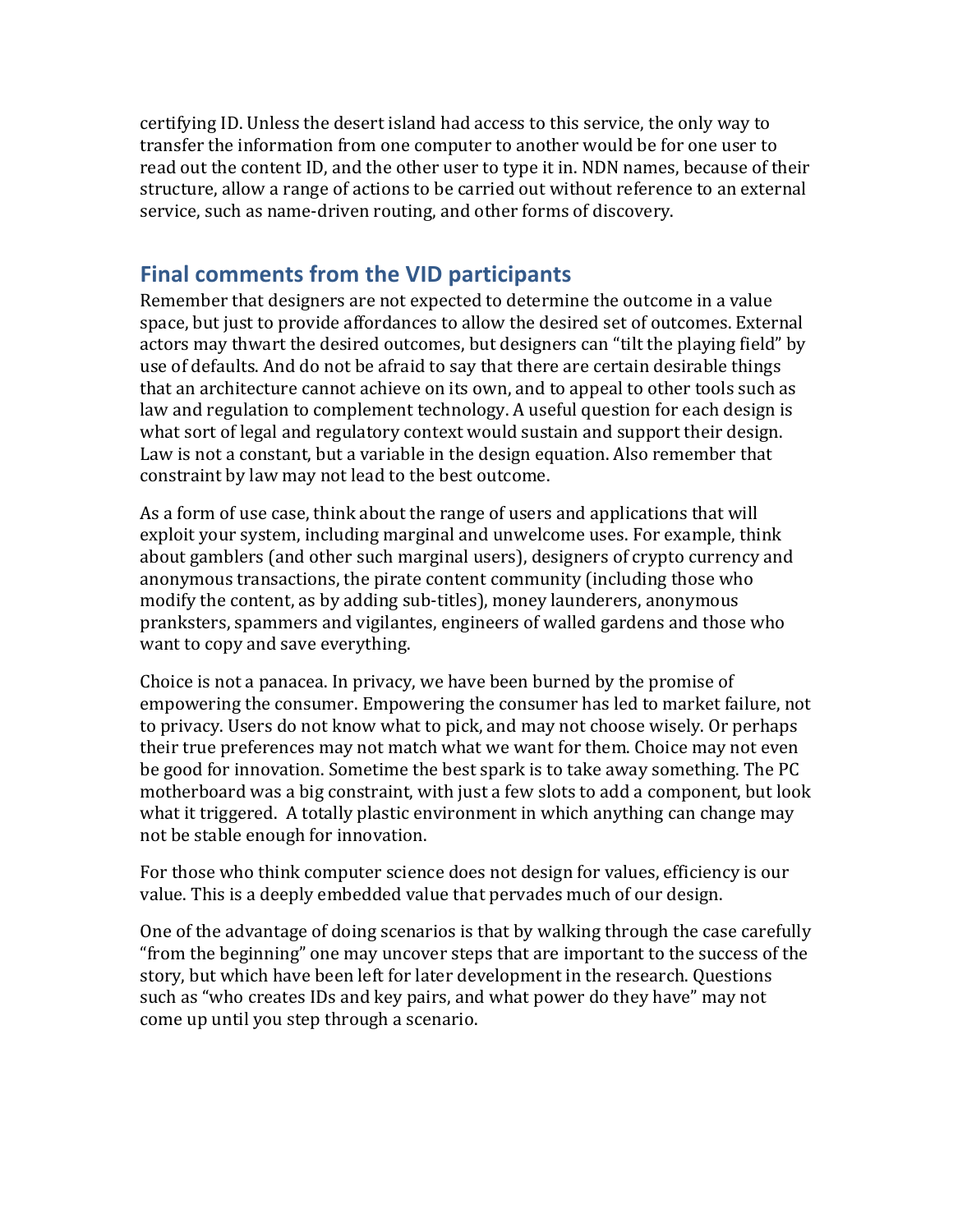# **Returning to the scenarios**

- 1) **Reporting a protest.** This scenario was discussed in some detail as part of the consideration of Question 2 on control.
- 2) **Facilitating broadband deployment and user choice.** None of the proposed architectures have features that really mitigate this problem. Facilities are costly, and tend to be installed by large players. Architecture cannot change the basis economic reality of cost recovery. The FIA architectures offer two possible benefits. First, the provision of new services may pump new money into the ecosystem. One would have to speculate whether the magnitude would be sufficient to change the overall landscape of facilities competition. Second, flexible multi-homing and multi-path may allow smaller access players to enter the market, and allow the emergence of ad hoc and peer networks. NDN would allow the carriage of data and interests opportunistically by passing devices that serve as "data mules".
- 3) **Gambling.** We were given a specific formulation of this scenario, as follows:

*Online gaming is a multi-billion dollar annual business. It needs very reliable connections, because the enemies of the business are lag (any) confusion about the order book), downtime, and any suggestion of unfair advantage( or( unreliable( transactions.( It( also( needs( secure( payment( processing that can handle many currencies and types of transactions.* 

*I* run an online poker operation, incorporated in Antigua, with key *officers resident in Gibraltar; my servers are on a Mohawk reservation in Quebec, right by the American market on top of a major fiber optic corridor. (Of course, this assumes present-day geographically bounded client-server systems, but we can posit alternative systems). 90% of my customers are in the United States (where my operation is illegal). I have deep pockets to pay for robust services and paths on the network, and my* diplomatic situation prevents the U.S. government from simply arresting *my company's officers or seizing my servers. My customers are willing to go( to( considerable( trouble( to( access( my( services,( but( they( are( by( and( large "every-day" users.* 

*I* have two threats: one is my competitors who want to use exploits (like) *DDoS* attacks) to drive me out of business or otherwise capture my *customers any way they can. The other is the government, which just wants me out of business, by seizing my domain names or other humanreadable addresses (without a centralized DNS, though?), by making it impossible for me to settle financial transactions, by rendering my service unreliable (perhaps by non-neutral data carriage), or by some means peculiar to a future architecture.* 

In your system, what's my ideal strategy? And what's the government's *ideal strategy to take me down? How can they regulate or exert control, and how can I counteract them?*